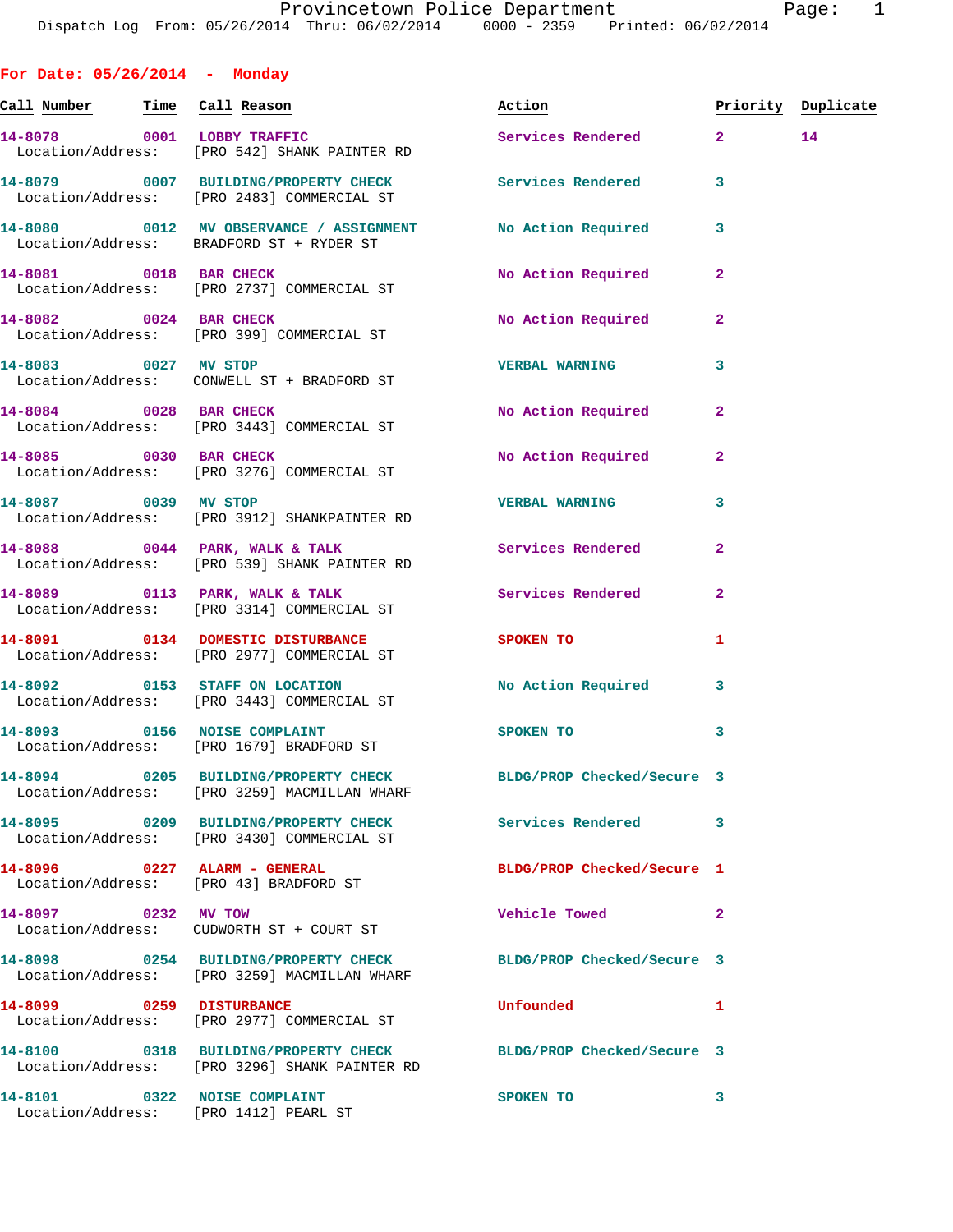|                                                                        | Provincetown Police Department<br>Dispatch Log From: 05/26/2014 Thru: 06/02/2014 0000 - 2359 Printed: 06/02/2014 |                            |                |
|------------------------------------------------------------------------|------------------------------------------------------------------------------------------------------------------|----------------------------|----------------|
| 14-8102 0343 DISTURBANCE                                               | Location/Address: [PRO 2559] COMMERCIAL ST                                                                       | <b>SPOKEN TO</b>           | 1              |
|                                                                        | 14-8103 0502 BUILDING/PROPERTY CHECK BLDG/PROP Checked/Secure 3<br>Location/Address: [PRO 530] SHANK PAINTER RD  |                            |                |
|                                                                        | 14-8104 0601 FLIGHT COVERAGE<br>Location/Address: [PRO 516] RACE POINT RD                                        | Services Rendered          | $\overline{a}$ |
| Location: DUNE SHACK ZARA                                              | 14-8105 0615 ASSIST AGENCY / NOTIFY NPS Services Rendered                                                        |                            | 3              |
|                                                                        | 14-8106 0655 MEDICAL EMERGENCY<br>Location/Address: [PRO 542] SHANK PAINTER RD                                   | Transported to Hospital    | 1              |
|                                                                        | 14-8122 0719 FOX DEN ON MILLER HILL Services Rendered<br>Location/Address: [PRO 2089] MILLER HILL RD             |                            | $\mathbf{2}$   |
| 14-8107 0724 ALARM - GENERAL                                           | Location/Address: [PRO 208] COMMERCIAL ST                                                                        | <b>Services Rendered</b>   | 1              |
|                                                                        | 14-8108 0742 BUILDING/PROPERTY CHECK BLDG/PROP Checked/Secure 3<br>Location/Address: [PRO 2483] COMMERCIAL ST    |                            |                |
|                                                                        | 14-8109 0742 BUILDING/PROPERTY CHECK<br>Location/Address: [PRO 2206] COMMERCIAL ST                               | BLDG/PROP Checked/Secure 3 |                |
| Location/Address: COMMERCIAL ST                                        | 14-8110 0745 PARK, WALK & TALK                                                                                   | <b>Services Rendered</b>   | $\mathbf{2}$   |
| 14-8111 0808 MV STOP<br>Location/Address: HOWLAND ST                   |                                                                                                                  | <b>VERBAL WARNING</b>      | 3              |
|                                                                        | 14-8112 0827 BUILDING/PROPERTY CHECK BLDG/PROP Checked/Secure 3<br>Location/Address: [PRO 447] JEROME SMITH RD   |                            |                |
| Location/Address: BRADFORD ST                                          | 14-8113 0844 BUILDING/PROPERTY CHECK BLDG/PROP Checked/Secure 3                                                  |                            |                |
|                                                                        | 14-8114 0852 MV OBSERVANCE / ASSIGNMENT Services Rendered<br>Location/Address: [PRO 1566] CONWELL ST             |                            | 3              |
| Location/Address: [PRO 2] ALDEN ST                                     | 14-8115       0944  BUILDING/PROPERTY CHECK        BLDG/PROP Checked/Secure 3                                    |                            |                |
|                                                                        | 14-8116 1000 SERVE SUMMONS<br>Location/Address: [PRO 3671] COMMERCIAL ST                                         | Could Not Locate           | 3              |
| Location/Address: COMMERCIAL ST                                        | 14-8117 1016 MV OBSERVANCE / ASSIGNMENT Services Rendered                                                        |                            | 3              |
|                                                                        | 14-8118 1021 FOUND DRIVER'S LICENSE<br>Location/Address: [PRO 542] SHANK PAINTER RD                              | <b>Services Rendered</b>   | 3              |
|                                                                        | 14-8119 1032 PARKING COMPLAINT / GENERAL Services Rendered<br>Location/Address: NELSON AVE + STEARNS AVE         |                            | 3              |
| 14-8120 1035 STAFF IN SCHOOL<br>Location/Address: [PRO 569] WINSLOW ST |                                                                                                                  | Services Rendered          | 3              |
|                                                                        | 14-8121 1117 DEBRIS IN ROADWAY<br>Location/Address: ROUTE 6 + PROVINCELANDS RD                                   | Services Rendered          | 3              |
|                                                                        | 14-8123 1139 ASSIST AGENCY / MUTUAL AID Services Rendered<br>Location/Address: [PRO 396] COMMERCIAL ST           |                            | 3              |
|                                                                        | 14-8124 1157 FIREARMS / WEAPONS<br>Location/Address: [PRO 542] SHANK PAINTER RD                                  | Services Rendered          | 2              |
| 14-8125 1159 MV ACCIDENT                                               |                                                                                                                  | Services Rendered          | $\mathbf{1}$   |

Location/Address: [PRO 146] COMMERCIAL ST

Page:  $2$ <br>014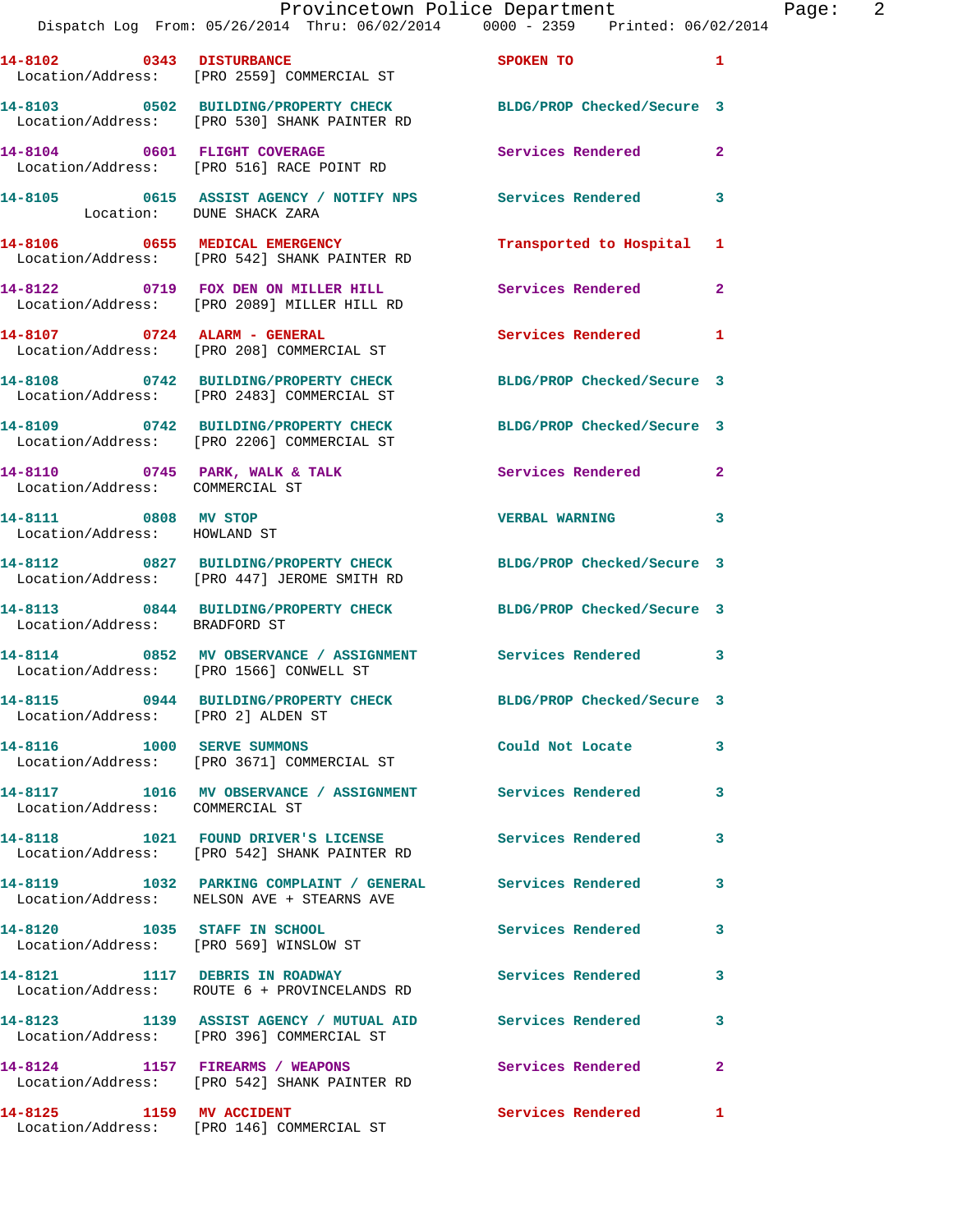|                                 | Provincetown Police Department<br>Dispatch Log From: 05/26/2014 Thru: 06/02/2014 0000 - 2359 Printed: 06/02/2014          |                            | Page: 3      |
|---------------------------------|---------------------------------------------------------------------------------------------------------------------------|----------------------------|--------------|
| Refer To Accident: 14-18-AC     |                                                                                                                           |                            |              |
|                                 | 14-8126 1204 DISTURBANCE PATIENT REFUSAL 1<br>Location/Address: [PRO 3296] SHANK PAINTER RD                               |                            |              |
|                                 | 14-8128 1311 COMPLAINT - STREET PERFORMERS Services Rendered 3<br>Location/Address: [PRO 2693] FREEMAN ST + COMMERCIAL ST |                            |              |
| Location/Address: COMMERCIAL ST | 14-8129 1319 LOST I-PHONE PINK Services Rendered                                                                          |                            | 3            |
| 14-8130 1320 MV STOP            | Location/Address: COURT ST + BRADFORD ST                                                                                  | <b>VERBAL WARNING 3</b>    |              |
|                                 | 14-8131 1336 BUILDING/PROPERTY CHECK BLDG/PROP Checked/Secure 3<br>Location/Address: [PRO 3307] HEATHER'S WAY             |                            |              |
|                                 | 14-8132 1428 FOUND PURSE 2000 1200 Services Rendered 3<br>Location/Address: [PRO 2994] COMMERCIAL ST                      |                            |              |
|                                 | 14-8133 1506 MV OBSERVANCE / ASSIGNMENT Services Rendered 3<br>Location/Address: [PRO 2521] ROUTE 6                       |                            |              |
|                                 | 14-8134 1516 FOUND BLUE POUCH<br>Location: [PRO 3431] LOPES SQUARE                                                        | Services Rendered          | 3            |
|                                 | 14-8135 1525 VERBAL SPEED<br>Location/Address: [PRO 2521] ROUTE 6                                                         | <b>VERBAL WARNING</b>      | $\mathbf{3}$ |
|                                 | 14-8136 1608 FOOT PATROL<br>Location: [PRO 3431] LOPES SQUARE                                                             | Services Rendered          | $\mathbf{2}$ |
|                                 | 14-8137 1632 BUILDING/PROPERTY CHECK BLDG/PROP Checked/Secure 3<br>Location/Address: [PRO 447] JEROME SMITH RD            |                            |              |
|                                 | 14-8138 1732 BUILDING/PROPERTY CHECK BLDG/PROP Checked/Secure 3<br>Location/Address: [PRO 2206] COMMERCIAL ST             |                            |              |
|                                 | 14-8139 1738 FOUND IPHONE/RETURNED Services Rendered 3<br>Location/Address: [PRO 175] COMMERCIAL ST                       |                            |              |
|                                 | 14-8140 1807 CUSTODIAL EXCHANGE 1 No Action Required 3<br>Location/Address: [PRO 542] SHANK PAINTER RD                    |                            |              |
| 14-8141 1816 MV STOP            | Location/Address: PROVINCE RD + SHANK PAINTER RD                                                                          | <b>VERBAL WARNING</b>      | 3            |
|                                 | 14-8142 1949 NOISE COMPLAINT<br>Location/Address: [PRO 741] BRADFORD ST                                                   | SPOKEN TO                  | 3            |
| Location/Address: COMMERCIAL ST | 14-8143 2003 PARK, WALK & TALK                                                                                            | Services Rendered          | 2            |
|                                 | 14-8144 2023 BUILDING/PROPERTY CHECK BLDG/PROP Checked/Secure 3<br>Location/Address: [PRO 519] RACE POINT RD              |                            |              |
|                                 | 14-8145 2057 BUILDING/PROPERTY CHECK BLDG/PROP Checked/Secure 3<br>Location/Address: [PRO 554] TREMONT ST                 |                            |              |
|                                 | 14-8146 2135 BURGLAR ALARM<br>Location/Address: [PRO 3121] COMMERCIAL ST                                                  | BLDG/PROP Checked/Secure 1 |              |
|                                 | 14-8147 2147 BUILDING/PROPERTY CHECK BLDG/PROP Checked/Secure 3<br>Location/Address: [PRO 1638] COMMERCIAL ST             |                            |              |
|                                 | 14-8148 2219 HARASSMENT<br>Location/Address: [PRO 2089] MILLER HILL RD<br>Refer To $P/C$ : 14-65-AR                       | Arrest(s) Made             | 2            |
|                                 | 14-8149  2253 DOMESTIC DISTURBANCE/ASSAULT SPOKEN TO                                                                      |                            | $\mathbf{1}$ |

Location/Address: [PRO 306] COMMERCIAL ST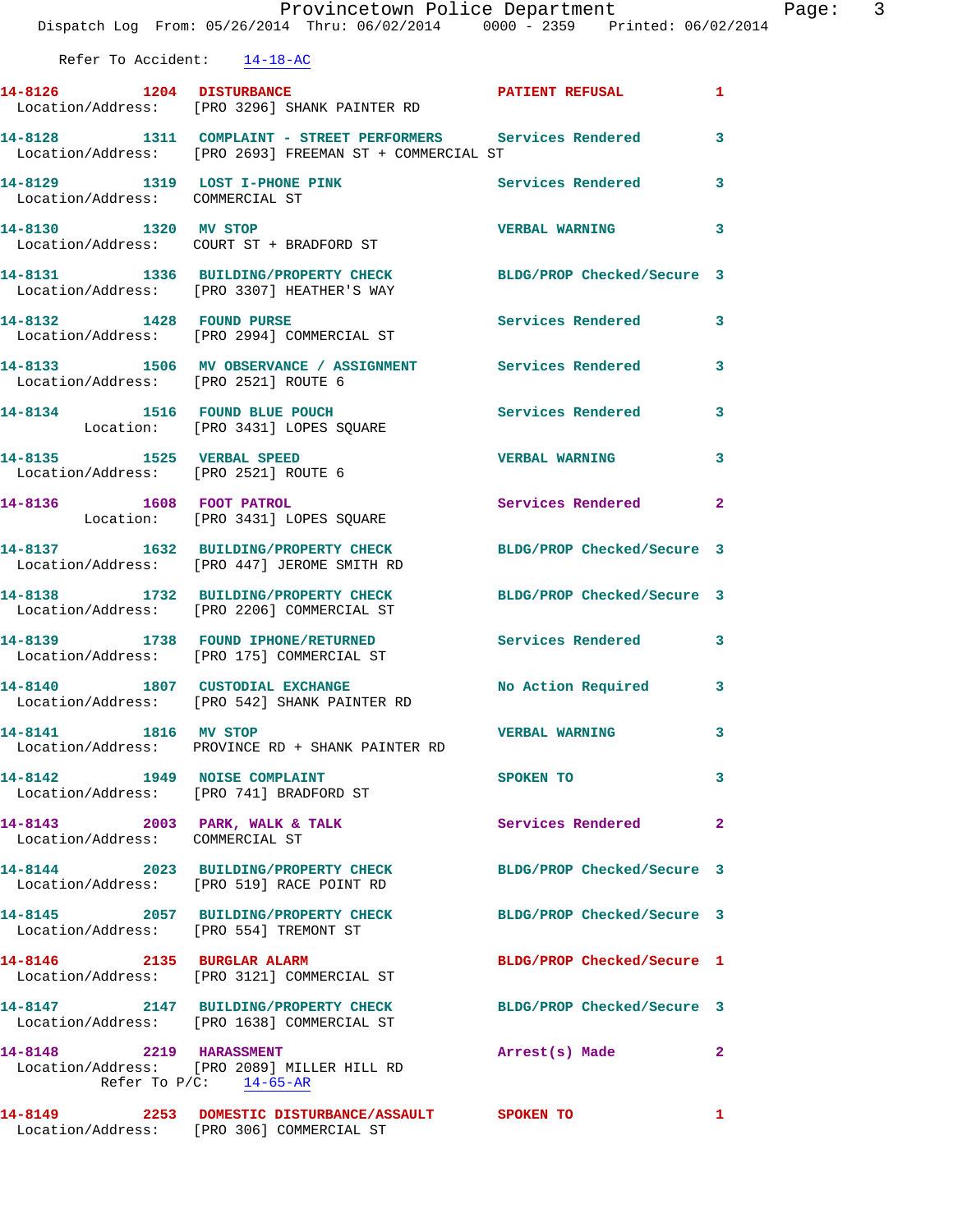|                                        | Dispatch Log From: 05/26/2014 Thru: 06/02/2014 0000 - 2359 Printed: 06/02/2014                                         | Provincetown Police Department                                                                                                                                                                                                 |                         | Page:  4 |  |
|----------------------------------------|------------------------------------------------------------------------------------------------------------------------|--------------------------------------------------------------------------------------------------------------------------------------------------------------------------------------------------------------------------------|-------------------------|----------|--|
|                                        | 14-8150 2318 MEDICAL EMERGENCY Services Rendered 1<br>Location/Address: [PRO 542] SHANK PAINTER RD                     |                                                                                                                                                                                                                                |                         |          |  |
|                                        | 14-8151 2322 MV LOCKOUT<br>Location/Address: [PRO 542] SHANK PAINTER RD                                                | Services Rendered 2                                                                                                                                                                                                            |                         |          |  |
|                                        | 14-8153 2357 BUILDING/PROPERTY CHECK BLDG/PROP Checked/Secure 3<br>Location/Address: [PRO 3259] MACMILLAN WHARF        |                                                                                                                                                                                                                                |                         |          |  |
|                                        | 14-8154 2358 BUILDING/PROPERTY CHECK BLDG/PROP Checked/Secure 3<br>Location/Address: [PRO 1778] SHANK PAINTER RD       |                                                                                                                                                                                                                                |                         |          |  |
| For Date: $05/27/2014$ - Tuesday       |                                                                                                                        |                                                                                                                                                                                                                                |                         |          |  |
|                                        | 14-8155 0013 LOBBY TRAFFIC<br>Location/Address: [PRO 542] SHANK PAINTER RD                                             | Services Rendered 2                                                                                                                                                                                                            |                         | 32       |  |
|                                        | 14-8156 0016 MEDICAL EMERGENCY<br>Location/Address: [PRO 542] SHANK PAINTER RD                                         | Transported to Hospital 1                                                                                                                                                                                                      |                         |          |  |
|                                        | 14-8157 0022 BUILDING/PROPERTY CHECK BLDG/PROP Checked/Secure 3<br>Location/Address: [PRO 175] COMMERCIAL ST           |                                                                                                                                                                                                                                |                         |          |  |
|                                        | 14-8158 0054 PARK, WALK & TALK<br>Location/Address: [PRO 539] SHANK PAINTER RD                                         | Services Rendered 2                                                                                                                                                                                                            |                         |          |  |
|                                        | 14-8159 0105 MV OBSERVANCE / ASSIGNMENT<br>Location/Address: BRADFORD ST + RYDER ST                                    | No Action Required 3                                                                                                                                                                                                           |                         |          |  |
| 14-8160 0115 MV STOP                   | Location/Address: BRADFORD ST + BANGS ST                                                                               | VERBAL WARNING 3                                                                                                                                                                                                               |                         |          |  |
|                                        | 14-8161 0155 BUILDING/PROPERTY CHECK BLDG/PROP Checked/Secure 3<br>Location/Address: [PRO 2490] PROVINCELANDS RD       |                                                                                                                                                                                                                                |                         |          |  |
|                                        | 14-8162 0202 MV W/LIGHTS ON<br>Location/Address: [PRO 3260] BRADFORD ST EXT                                            | No Action Required 2                                                                                                                                                                                                           |                         |          |  |
| Location/Address: [PRO 554] TREMONT ST | 14-8163 0333 BUILDING/PROPERTY CHECK BLDG/PROP Checked/Secure 3                                                        |                                                                                                                                                                                                                                |                         |          |  |
|                                        | 14-8164 0346 BUILDING/PROPERTY CHECK BLDG/PROP Checked/Secure 3<br>Location/Address: [PRO 530] SHANK PAINTER RD        |                                                                                                                                                                                                                                |                         |          |  |
|                                        | 14-8165 0421 BUILDING/PROPERTY CHECK BLDG/PROP Checked/Secure 3<br>Location/Address: [PRO 182] COMMERCIAL ST           |                                                                                                                                                                                                                                |                         |          |  |
| 14-8166 0452 MV DISABLED               | Location/Address: [PRO 105] COMMERCIAL ST                                                                              | SPOKEN TO AND TO A RESIDENCE OF A RESIDENCE OF A RESIDENCE OF A RESIDENCE OF A RESIDENCE OF A RESIDENCE OF A RESIDENCE OF A RESIDENCE OF A RESIDENCE OF A RESIDENCE OF A RESIDENCE OF A RESIDENCE OF A RESIDENCE OF A RESIDENC | $\overline{2}$          |          |  |
|                                        | 14-8167 			 0520 BUILDING/PROPERTY CHECK 					BLDG/PROP Checked/Secure 3<br>Location/Address: [PRO 444] HIGH POLE HILL |                                                                                                                                                                                                                                |                         |          |  |
| Location/Address: ROUTE 6 + HOWLAND ST | 14-8168 0529 MV OBSERVANCE / ASSIGNMENT Services Rendered 3                                                            |                                                                                                                                                                                                                                |                         |          |  |
|                                        | 14-8169 0533 FLIGHT COVERAGE<br>Location/Address: [PRO 516] RACE POINT RD                                              | No Action Required                                                                                                                                                                                                             | $\mathbf{2}$            |          |  |
| 14-8171 0714 ANIMAL CALL               | Location/Address: [PRO 3287] ROUTE 6                                                                                   | Services Rendered                                                                                                                                                                                                              | $\mathbf{2}$            |          |  |
|                                        | 14-8172 0744 ANIMAL CALL/FOX DEN<br>Location/Address: [PRO 2089] MILLER HILL RD                                        | Services Rendered                                                                                                                                                                                                              | $\mathbf{2}$            |          |  |
|                                        | 14-8173 0804 SCHOOL CROSSING<br>Location/Address: [PRO 569] WINSLOW ST                                                 | Services Rendered                                                                                                                                                                                                              | $\overline{\mathbf{3}}$ |          |  |
|                                        | 14-8174 0830 BUILDING/PROPERTY CHECK BLDG/PROP Checked/Secure 3                                                        |                                                                                                                                                                                                                                |                         |          |  |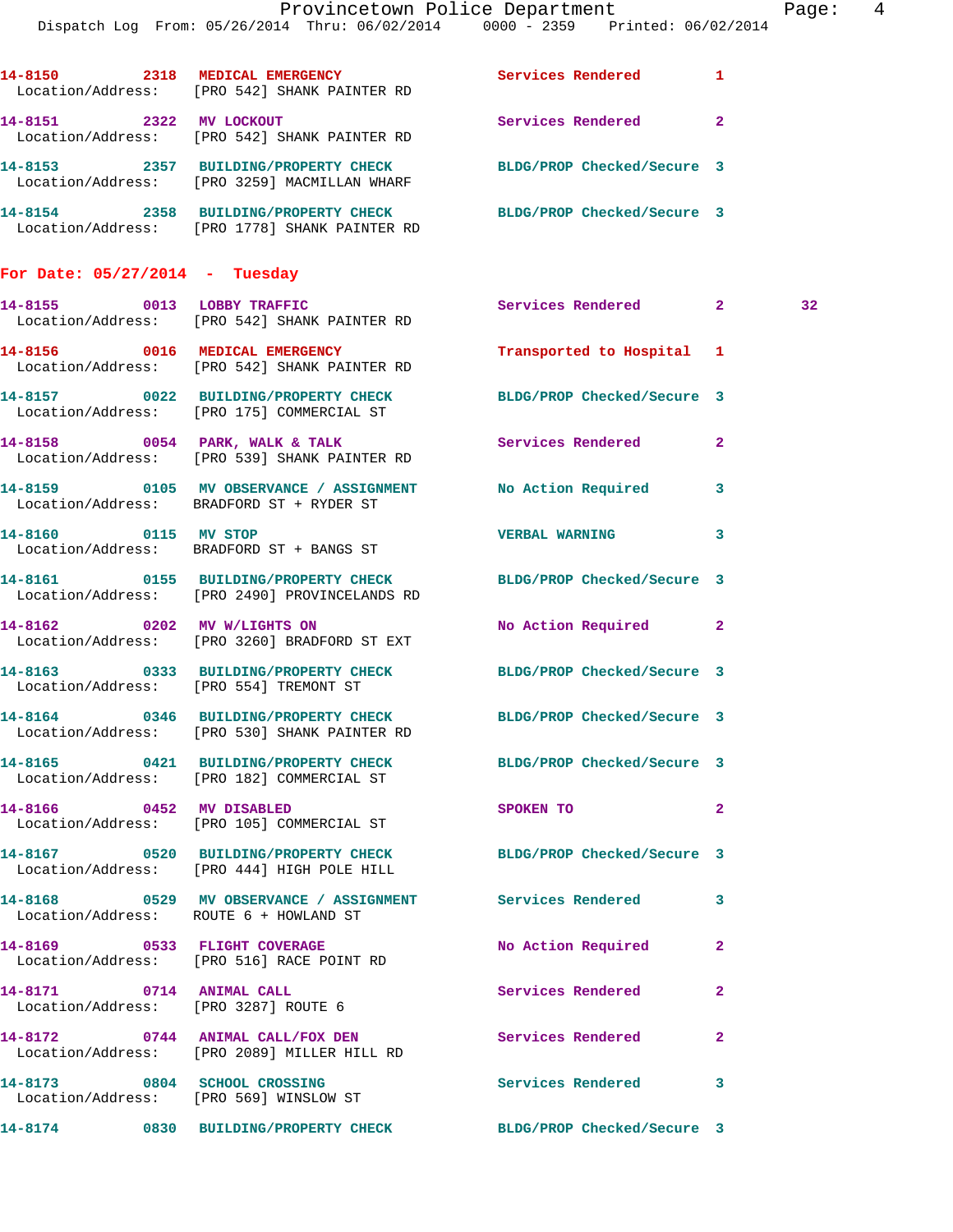|                                                      | Dispatch Log From: 05/26/2014 Thru: 06/02/2014 0000 - 2359 Printed: 06/02/2014                              | Provincetown Police Department | Page: 5        |
|------------------------------------------------------|-------------------------------------------------------------------------------------------------------------|--------------------------------|----------------|
| Location/Address: [PRO 571] ALDEN ST                 |                                                                                                             |                                |                |
| Location/Address: [PRO 639] CENTER ST                | 14-8175 0833 PARKING COMPLAINT / GENERAL Services Rendered 3                                                |                                |                |
|                                                      | 14-8176 0841 MV STOP<br>Location/Address: ATLANTIC AVE + COMMERCIAL ST                                      | Citation/Warning Issued 3      |                |
| 14-8177 0902 HAZARDS                                 | Location/Address: [PRO 2479] ROUTE 6                                                                        | <b>Services Rendered</b>       | $\overline{a}$ |
|                                                      | 14-8178 0914 ANIMAL CALL<br>Location/Address: [PRO 1818] COMMERCIAL ST                                      | Services Rendered              | $\mathbf{2}$   |
| 14-8183 0918 HARASSMENT<br>Refer To $P/C$ : 14-65-AR | Location/Address: [PRO 2089] MILLER HILL RD                                                                 | Services Rendered              | $\mathbf{2}$   |
|                                                      | 14-8180 0930 MV OBSERVANCE / ASSIGNMENT Services Rendered<br>Location/Address: BRADFORD ST + HOWLAND ST     |                                | 3              |
|                                                      | 14-8179 0931 ASSIST CITIZEN<br>Location/Address: [PRO 3222] ALDEN ST                                        | Services Rendered              | 3              |
|                                                      | 14-8181 0938 PARKING COMPLAINT / GENERAL Services Rendered 3<br>Location/Address: [PRO 2041] COMMERCIAL ST  |                                |                |
|                                                      | 14-8184 1034 MEDICAL EMERGENCY PATIENT REFUSAL<br>Location/Address: [PRO 2144] CONWELL ST                   |                                | $\mathbf{1}$   |
| Location/Address: BRADFORD ST                        | 14-8185 1044 BUILDING/PROPERTY CHECK BLDG/PROP Checked/Secure 3                                             |                                |                |
|                                                      | 14-8187 1045 NSTAR HAS POWER OFF                                                                            | Services Rendered              | 3              |
|                                                      | 14-8186 1049 LARCENY /FORGERY/ FRAUD Services Rendered<br>Location/Address: [PRO 3628] COMMERCIAL ST        |                                | $\overline{2}$ |
|                                                      | 14-8188 1108 FOLLOW UP/DOG BITE Services Rendered<br>Location/Address: [PRO 105] COMMERCIAL ST              |                                | $\mathbf{2}$   |
| 14-8189 1118 VANDALISM                               | Location/Address: [PRO 2618] COMMERCIAL ST                                                                  | Services Rendered 3            |                |
|                                                      | 14-8190 1129 SERVICE CALL<br>Location/Address: [PRO 542] SHANK PAINTER RD                                   | <b>Services Rendered</b>       | 3              |
|                                                      | 14-8191 1158 COMPLAINT/ILLEGAL DUMPING Services Rendered<br>Location/Address: [PRO 537] SHANK PAINTER RD    |                                | 3              |
|                                                      | 14-8192 1205 LARCENY OF NOOK<br>Location/Address: [PRO 1953] COMMERCIAL ST                                  | Services Rendered              | $\mathbf{2}$   |
|                                                      |                                                                                                             |                                | $\mathbf{2}$   |
|                                                      | 14-8194 1248 BUILDING/PROPERTY CHECK BLDG/PROP Checked/Secure 3<br>Location/Address: [PRO 59] BRADFORD ST   |                                |                |
|                                                      | 14-8195 1249 PARK, WALK & TALK<br>Location/Address: [PRO 208] COMMERCIAL ST                                 | Services Rendered 2            |                |
|                                                      | 14-8196 1256 BUILDING/PROPERTY CHECK BLDG/PROP Checked/Secure 3<br>Location/Address: [PRO 3317] CEMETERY RD |                                |                |
|                                                      | 14-8197 1307 LIGHTHEADED<br>Location/Address: [PRO 1550] COMMERCIAL ST                                      | PATIENT REFUSAL 1              |                |
|                                                      | 14-8198 1342 DR ORDERED TRANSPORT<br>Location/Address: [PRO 440] HARRY KEMP WAY                             | Transported to Hospital 1      |                |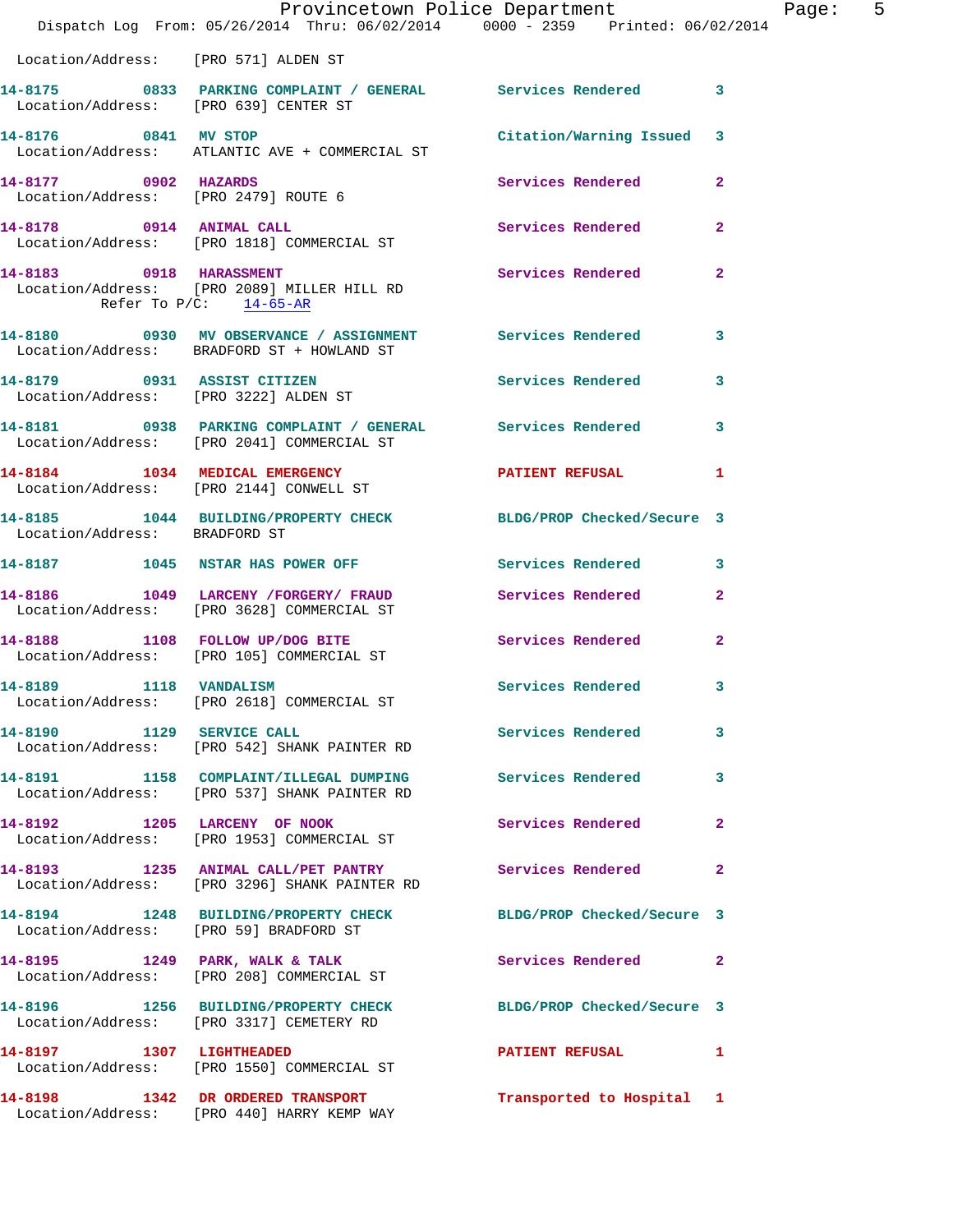|                                    | Provincetown Police Department<br>Dispatch Log From: 05/26/2014 Thru: 06/02/2014 0000 - 2359 Printed: 06/02/2014 |                            |                |
|------------------------------------|------------------------------------------------------------------------------------------------------------------|----------------------------|----------------|
|                                    | 14-8199 1347 BUILDING/PROPERTY CHECK BLDG/PROP Checked/Secure 3<br>Location/Address: [PRO 306] COMMERCIAL ST     |                            |                |
|                                    | 14-8200 1356 ANIMAL CALL<br>Location/Address: [PRO 3296] SHANK PAINTER RD                                        | Services Rendered          | $\mathbf{2}$   |
|                                    | 14-8201 1434 LOST/FOUND PROPERTY<br>Location/Address: [PRO 542] SHANK PAINTER RD                                 | <b>Services Rendered</b>   | 3              |
|                                    | 14-8202 1455 RESIDENTIAL BURGLAR ALARM<br>Location/Address: [PRO 3450] JEROME SMITH RD                           | BLDG/PROP Checked/Secure 1 |                |
|                                    | 14-8203 1501 ETOH/TRANSPORT<br>Location/Address: [PRO 311] COMMERCIAL ST                                         | Transported to Hospital    | 1              |
| Location/Address: RACE POINT RD    | 14-8204 1528 CHILD CUSTODY COMPLAINT SPOKEN TO                                                                   |                            | 3              |
|                                    | 14-8205 1602 VERBAL STOP SIGN<br>Location/Address: [PRO 2859] BRADFORD ST                                        | <b>VERBAL WARNING</b>      | 3              |
|                                    | 14-8206 1625 NOISE COMPLAINT<br>Location/Address: [PRO 105] COMMERCIAL ST                                        | FOLLOW UP                  | 3              |
|                                    | 14-8207 1653 PARK, WALK & TALK<br>Location/Address: [PRO 516] RACE POINT RD                                      | Services Rendered          | $\mathbf{2}$   |
|                                    | 14-8208 1727 NOISE COMPLAINT<br>Location/Address: [PRO 2693] FREEMAN ST                                          | Unfounded                  | 3              |
|                                    | 14-8210 1856 ABDOMINAL/EVALUATION<br>Location/Address: [PRO 442] HARRY KEMP WAY                                  | <b>Services Rendered</b>   | 1              |
| Refer To Arrest: 14-66-AR          | 14-8211 1950 ASSAULT/ARREST<br>Location/Address: [PRO 1158] WINSLOW ST                                           | Arrest(s) Made             | 1              |
|                                    | 14-8212 2149 BUILDING/PROPERTY CHECK BLDG/PROP Checked/Secure 3<br>Location/Address: [PRO 447] JEROME SMITH RD   |                            |                |
|                                    | 14-8213 2206 VERBAL/SLEEPING IN OPEN<br>Location/Address: [PRO 106] COMMERCIAL ST                                | <b>VERBAL WARNING</b>      | $\overline{2}$ |
|                                    | 14-8214 2218 LOOSE DOG/UNFOUNDED<br>Location/Address: [PRO 3296] SHANK PAINTER RD                                | Unfounded                  | $\mathbf{2}$   |
|                                    | 14-8215 2222 MV OBSERVANCE / ASSIGNMENT Services Rendered<br>Location/Address: [PRO 3430] COMMERCIAL ST          |                            | 3              |
|                                    | 14-8216 2255 BUILDING/PROPERTY CHECK BLDG/PROP Checked/Secure 3<br>Location/Address: [PRO 1778] SHANK PAINTER RD |                            |                |
|                                    | 14-8217 2308 BUILDING/PROPERTY CHECK BLDG/PROP Checked/Secure 3<br>Location/Address: [PRO 2490] PROVINCELANDS RD |                            |                |
| For Date: $05/28/2014$ - Wednesday |                                                                                                                  |                            |                |
|                                    | 14-8218 		 0019 MV OBSERVANCE / ASSIGNMENT Services Rendered<br>Location/Address: BRADFORD ST + SHANK PAINTER RD |                            | 3              |
|                                    | 14-8219 0033 BUILDING/PROPERTY CHECK<br>Location/Address: [PRO 3259] MACMILLAN WHARF                             | BLDG/PROP Checked/Secure 3 |                |
|                                    | 14-8220 0038 SUSPICIOUS ACTIVITY<br>Location/Address: [PRO 539] SHANK PAINTER RD                                 | Services Rendered          | $\mathbf{2}$   |
|                                    | 14-8221 0045 DESTRUCTION OF PROPERTY<br>Location/Address: [PRO 3461] COMMERCIAL ST                               | Arrest(s) Made             | 3              |

Refer To P/C: 14-67-AR

Page: 6<br> $2014$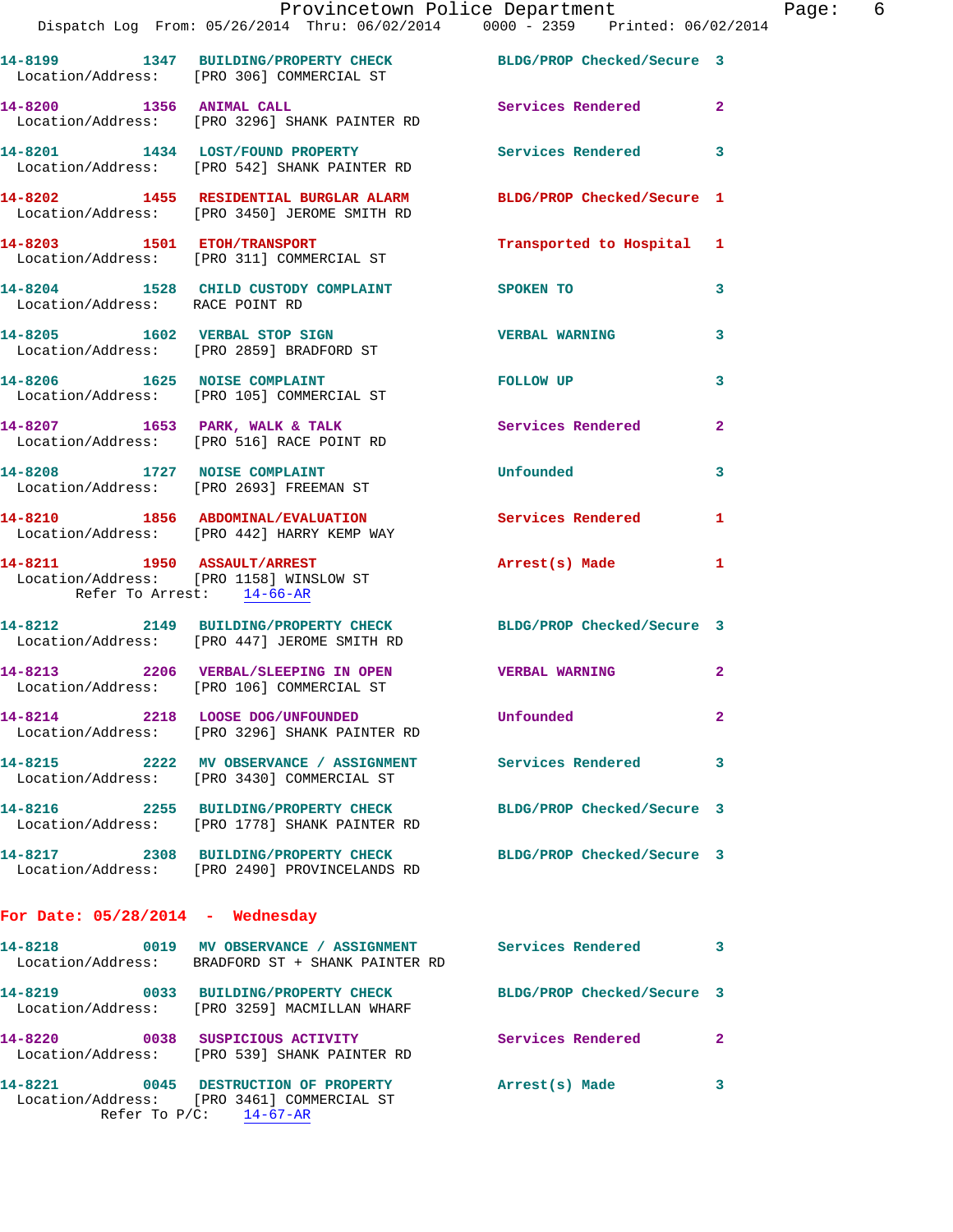|                                        | Provincetown Police Department The Page:<br>Dispatch Log From: 05/26/2014 Thru: 06/02/2014 0000 - 2359 Printed: 06/02/2014 |                                                                                                                 |              |    | - 7 |
|----------------------------------------|----------------------------------------------------------------------------------------------------------------------------|-----------------------------------------------------------------------------------------------------------------|--------------|----|-----|
| Refer To $P/C$ : 14-68-AR              | 14-8222 0147 DOMESTIC DISTURBANCE/ASSAULT Arrest(s) Made 1<br>Location/Address: [PRO 991] MECHANIC ST                      |                                                                                                                 |              |    |     |
|                                        |                                                                                                                            |                                                                                                                 |              |    |     |
|                                        | 14-8224 0222 LOBBY TRAFFIC<br>Location/Address: [PRO 542] SHANK PAINTER RD                                                 | Services Rendered 2                                                                                             |              | 30 |     |
|                                        | 14-8225 0442 BUILDING/PROPERTY CHECK BLDG/PROP Checked/Secure 3<br>Location/Address: [PRO 447] JEROME SMITH RD             |                                                                                                                 |              |    |     |
|                                        | 14-8226 0450 ASSIST TPD<br>Location/Address: [PRO 523] COMMERCIAL ST                                                       | Could Not Locate 3                                                                                              |              |    |     |
|                                        | 14-8227 0501 MV STOP<br>Location/Address: STANDISH ST + BRADFORD ST                                                        | No Action Required 3                                                                                            |              |    |     |
|                                        | 14-8228 0542 BUILDING/PROPERTY CHECK BLDG/PROP Checked/Secure 3<br>Location/Address: [PRO 530] SHANK PAINTER RD            |                                                                                                                 |              |    |     |
| Location/Address: SHANK PAINTER RD     | 14-8229 0551 MV OBSERVANCE / ASSIGNMENT Services Rendered 3                                                                |                                                                                                                 |              |    |     |
| Location/Address: ALDEN ST             | 14-8230 0645 MEDICAL EMERGENCY Transported to Hospital 1                                                                   |                                                                                                                 |              |    |     |
|                                        | 14-8231 0723 MV OBSERVANCE / ASSIGNMENT Services Rendered 3<br>Location/Address: [PRO 106] COMMERCIAL ST                   |                                                                                                                 |              |    |     |
| 14-8232 0737 COMPLAINT                 | Location/Address: [PRO 3366] MILLER HILL RD                                                                                | SPOKEN TO THE STRIKE STRIKE STRIKE STRIKE STRIKE STRIKE STRIKE STRIKE STRIKE STRIKE STRIKE STRIKE STRIKE STRIKE | 3            |    |     |
|                                        | 14-8233 0738 BUILDING/PROPERTY CHECK BLDG/PROP Checked/Secure 3<br>Location/Address: [PRO 59] BRADFORD ST                  |                                                                                                                 |              |    |     |
|                                        | 14-8234 0744 PARK, WALK & TALK 3 Services Rendered 2<br>Location/Address: [PRO 3296] SHANK PAINTER RD                      |                                                                                                                 |              |    |     |
|                                        | 14-8235 0815 ASSIST CITIZEN<br>Location/Address: [PRO 542] SHANK PAINTER RD                                                | SPOKEN TO                                                                                                       | 3            |    |     |
|                                        | 14-8236 0821 ASSIST CITIZEN<br>Location/Address: [PRO 542] SHANK PAINTER RD                                                | Services Rendered 3                                                                                             |              |    |     |
| Location/Address: [PRO 94] BRADFORD ST | 14-8237 0825 BUILDING/PROPERTY CHECK BLDG/PROP Checked/Secure 3                                                            |                                                                                                                 |              |    |     |
| Location/Address: [PRO 571] ALDEN ST   | 14-8238 0850 BUILDING/PROPERTY CHECK BLDG/PROP Checked/Secure 3                                                            |                                                                                                                 |              |    |     |
|                                        | 14-8239 0903 FIREARMS / WEAPONS<br>Location/Address: [PRO 542] SHANK PAINTER RD                                            | Services Rendered                                                                                               | $\mathbf{2}$ |    |     |
|                                        | 14-8240 0920 BUILDING/PROPERTY CHECK Services Rendered 3<br>Location/Address: [PRO 2977] COMMERCIAL ST                     |                                                                                                                 |              |    |     |
|                                        | 14-8241 0944 INJURED DUCK<br>Location/Address: [PRO 2645] SHANK PAINTER RD                                                 | Services Rendered                                                                                               | $\mathbf{2}$ |    |     |
| Location/Address: [PRO 899] COURT ST   | 14-8242 0951 SQUIRREL IN KITCHEN Services Rendered                                                                         |                                                                                                                 | $\mathbf{2}$ |    |     |
|                                        | 14-8243 1021 INJURED COMORANT<br>Location/Address: PROVINCELANDS RD + ROUTE 6                                              | <b>Services Rendered</b>                                                                                        | $\mathbf{2}$ |    |     |
| Location/Address: COMMERCIAL ST        | 14-8244 1030 PARKING COMPLAINT / TOWS Vehicle Towed                                                                        |                                                                                                                 | 3            |    |     |
| 14-8245 1103 PARK, WALK & TALK         |                                                                                                                            | Services Rendered 2                                                                                             |              |    |     |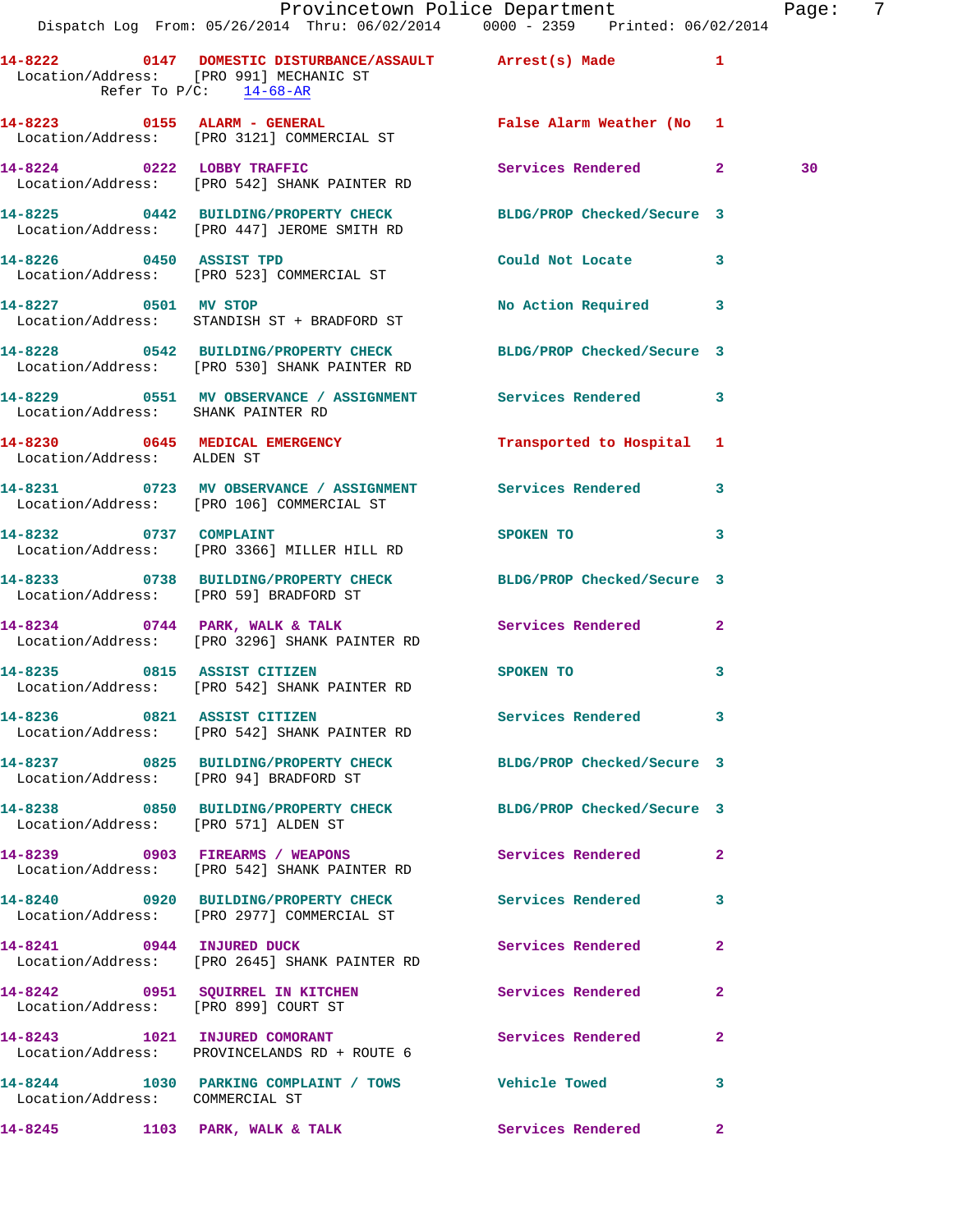|                                                                     | Dispatch Log From: 05/26/2014 Thru: 06/02/2014 0000 - 2359 Printed: 06/02/2014                              | Provincetown Police Department | Page: 8        |  |
|---------------------------------------------------------------------|-------------------------------------------------------------------------------------------------------------|--------------------------------|----------------|--|
|                                                                     | Location/Address: [PRO 537] SHANK PAINTER RD                                                                |                                |                |  |
| Location/Address: CENTER ST<br>Refer To Accident: 14-19-AC          | 14-8246 1123 MV ACCIDENT/MINOR Services Rendered 1                                                          |                                |                |  |
|                                                                     | 14-8247 1153 ASSIST CITIZEN<br>Location/Address: [PRO 3366] MILLER HILL RD                                  | Services Rendered 3            |                |  |
|                                                                     | 14-8248 1221 PARK, WALK & TALK<br>Location/Address: [PRO 105] COMMERCIAL ST                                 | Services Rendered              | $\mathbf{2}$   |  |
|                                                                     | 14-8249 1246 OFF AT THE SCHOOL<br>Location/Address: [PRO 569] WINSLOW ST                                    | Services Rendered 3            |                |  |
|                                                                     | 14-8250 1307 BUILDING/PROPERTY CHECK BLDG/PROP Checked/Secure 3<br>Location/Address: [PRO 3317] CEMETERY RD |                                |                |  |
|                                                                     | 14-8251 1311 PARK, WALK & TALK<br>Location/Address: [PRO 3222] ALDEN ST                                     | Services Rendered 2            |                |  |
|                                                                     | 14-8252 1323 911 ABANDONED<br>Location/Address: [PRO 515] RACE POINT RD                                     | Services Rendered 1            |                |  |
| Location/Address: [PRO 3287] ROUTE 6                                | 14-8253 1352 BUILDING/PROPERTY CHECK BLDG/PROP Checked/Secure 3                                             |                                |                |  |
|                                                                     | 14-8254 1355 PARK, WALK & TALK 1988 Services Rendered 2<br>Location/Address: RYDER ST + COMMERCIAL ST       |                                |                |  |
| 14-8255 1417 ALARM TEST                                             | Location/Address: [PRO 442] HARRY KEMP WAY                                                                  | Services Rendered 1            |                |  |
| 14-8256 1455 GENERAL INFO                                           |                                                                                                             | Taken/Referred to Other 3      |                |  |
|                                                                     | 14-8257 1613 MV OBSERVANCE / ASSIGNMENT Services Rendered 3<br>Location/Address: [PRO 2818] CONWELL ST      |                                |                |  |
|                                                                     | 14-8258 1615 MEDICAL EMERGENCY<br>Location/Address: [PRO 1113] STANDISH ST                                  | Services Rendered 1            |                |  |
| 1616 ANIMAL CALL<br>14-8259<br>Location/Address: [PRO 899] COURT ST |                                                                                                             | FOLLOW UP                      | $\overline{2}$ |  |
|                                                                     | 14-8264 1625 RESTRAINING ORDER REC. No Action Required 3<br>Location/Address: [PRO 542] SHANK PAINTER RD    |                                |                |  |
| Location/Address: COMMERCIAL ST                                     | 14-8260 1632 PARKING COMPLAINT / GENERAL Citation/Warning Issued 3                                          |                                |                |  |
|                                                                     | 14-8261 1641 COMPLAINT<br>Location/Address: [PRO 3296] SHANK PAINTER RD                                     | Investigated                   | 3              |  |
|                                                                     | 14-8262 1659 MEDICAL EMERGENCY<br>Location/Address: [PRO 440] HARRY KEMP WAY                                | Transported to Hospital 1      |                |  |
|                                                                     | 14-8263 1703 ASSIST CITIZEN<br>Location/Address: [PRO 542] SHANK PAINTER RD                                 | SPOKEN TO                      | 3              |  |
| 14-8265 1706 911 GENERAL                                            | Location/Address: [PRO 3222] ALDEN ST                                                                       | Services Rendered 1            |                |  |
|                                                                     | 14-8266 1749 MV STOP<br>Location/Address: [PRO 730] BRADFORD ST                                             | <b>VERBAL WARNING</b>          | 3              |  |
|                                                                     | 14-8267 2001 BUILDING/PROPERTY CHECK Services Rendered 3<br>Location/Address: [PRO 564] BAYBERRY AVE        |                                |                |  |
|                                                                     | 14-8268 2011 MV OBSERVANCE / ASSIGNMENT<br>Location/Address: HOWLAND ST + BRADFORD ST                       | No Action Required             | 3              |  |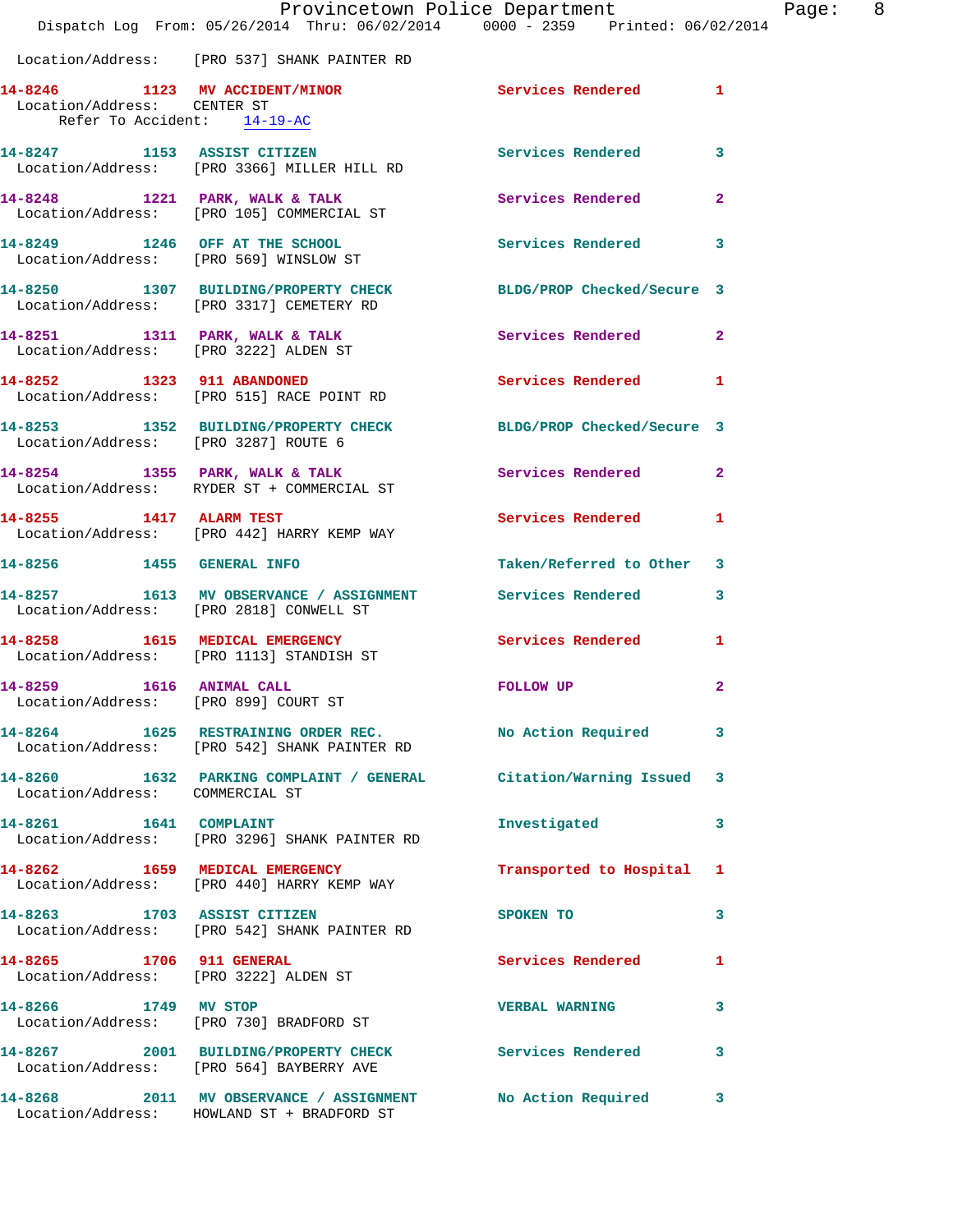|                                                         | Provincetown Police Department<br>Dispatch Log From: 05/26/2014 Thru: 06/02/2014 0000 - 2359 Printed: 06/02/2014 |                            |              |
|---------------------------------------------------------|------------------------------------------------------------------------------------------------------------------|----------------------------|--------------|
|                                                         | 14-8269 2023 MV STOP<br>Location/Address: [PRO 1886] BRADFORD ST                                                 | <b>VERBAL WARNING</b>      | 3            |
| 14-8270 2038 MV STOP                                    | Location/Address: [PRO 1886] BRADFORD ST                                                                         | <b>VERBAL WARNING</b>      | 3            |
|                                                         | 14-8271 2106 NO TRESPASS<br>Location/Address: [PRO 3443] COMMERCIAL ST                                           | No Action Required         | $\mathbf{2}$ |
| 14-8272 2108 MV STOP                                    | Location/Address: [PRO 208] COMMERCIAL ST                                                                        | <b>VERBAL WARNING</b>      | 3            |
| 14-8274 2130 MV STOP<br>Location/Address: COMMERCIAL ST |                                                                                                                  | <b>VERBAL WARNING</b>      | 3            |
|                                                         | 14-8275 2143 BUILDING/PROPERTY CHECK BLDG/PROP Checked/Secure 3<br>Location/Address: [PRO 1638] COMMERCIAL ST    |                            |              |
|                                                         | 14-8276 2212 BUILDING/PROPERTY CHECK BLDG/PROP Checked/Secure 3<br>Location/Address: [PRO 306] COMMERCIAL ST     |                            |              |
|                                                         | 14-8277 2226 BUILDING/PROPERTY CHECK BLDG/PROP Checked/Secure 3<br>Location/Address: [PRO 175] COMMERCIAL ST     |                            |              |
| 14-8343 2230 ANIMAL CALL                                | Location/Address: [PRO 165] COMMERCIAL ST                                                                        | Investigated               | $\mathbf{2}$ |
|                                                         | 14-8278 2233 MEDICAL EMERGENCY<br>Location/Address: [PRO 272] COMMERCIAL ST                                      | Transported to Hospital    | 1            |
|                                                         | 14-8279 2335 BUILDING/PROPERTY CHECK BLDG/PROP Checked/Secure 3<br>Location/Address: [PRO 3307] HEATHER'S WAY    |                            |              |
|                                                         | 14-8280 2344 BUILDING/PROPERTY CHECK<br>Location/Address: [PRO 519] RACE POINT RD                                | BLDG/PROP Checked/Secure 3 |              |
|                                                         | 14-8281 2345 ASSIST AGENCY / MUTUAL AID Services Rendered<br>Location/Address: [PRO 646] COMMERCIAL ST           |                            | 3            |
| For Date: $05/29/2014$ - Thursday                       |                                                                                                                  |                            |              |
|                                                         | 14-8282 		 0015 MV OBSERVANCE / ASSIGNMENT Services Rendered<br>Location/Address: [PRO 3004] BRADFORD ST         |                            |              |
|                                                         | 14-8283 60037 MV OBSERVANCE / ASSIGNMENT Services Rendered<br>Location/Address: [PRO 2206] COMMERCIAL ST         |                            | 3            |
|                                                         | 14-8285 0141 BUILDING/PROPERTY CHECK<br>Location/Address: [PRO 537] SHANK PAINTER RD                             | <b>Services Rendered</b>   | 3            |
|                                                         | 14-8284 0142 BUILDING/PROPERTY CHECK<br>Location/Address: [PRO 488] MAYFLOWER AVE                                | BLDG/PROP Checked/Secure 3 |              |
| Location/Address: CONWELL ST                            | 14-8286   0156 MV OBSERVANCE / ASSIGNMENT   Services Rendered                                                    |                            | 3            |
|                                                         | 14-8287 0350 BUILDING/PROPERTY CHECK<br>Location/Address: [PRO 175] COMMERCIAL ST                                | BLDG/PROP Checked/Secure 3 |              |
|                                                         | 14-8288 0407 BUILDING/PROPERTY CHECK<br>Location/Address: [PRO 519] RACE POINT RD                                | BLDG/PROP Checked/Secure 3 |              |
|                                                         | 14-8289 0451 BUILDING/PROPERTY CHECK<br>Location/Address: [PRO 526] RYDER ST EXT                                 | <b>Services Rendered</b>   | 3            |
|                                                         | 14-8290 0526 BUILDING/PROPERTY CHECK                                                                             | Services Rendered          | 3            |

**14-8291 0547 MV OBSERVANCE / ASSIGNMENT Services Rendered 3** 

 Location/Address: [PRO 3259] MACMILLAN WHARF Location/Address: ROUTE 6 + CONWELL ST

Page: 9<br> $(0.014)$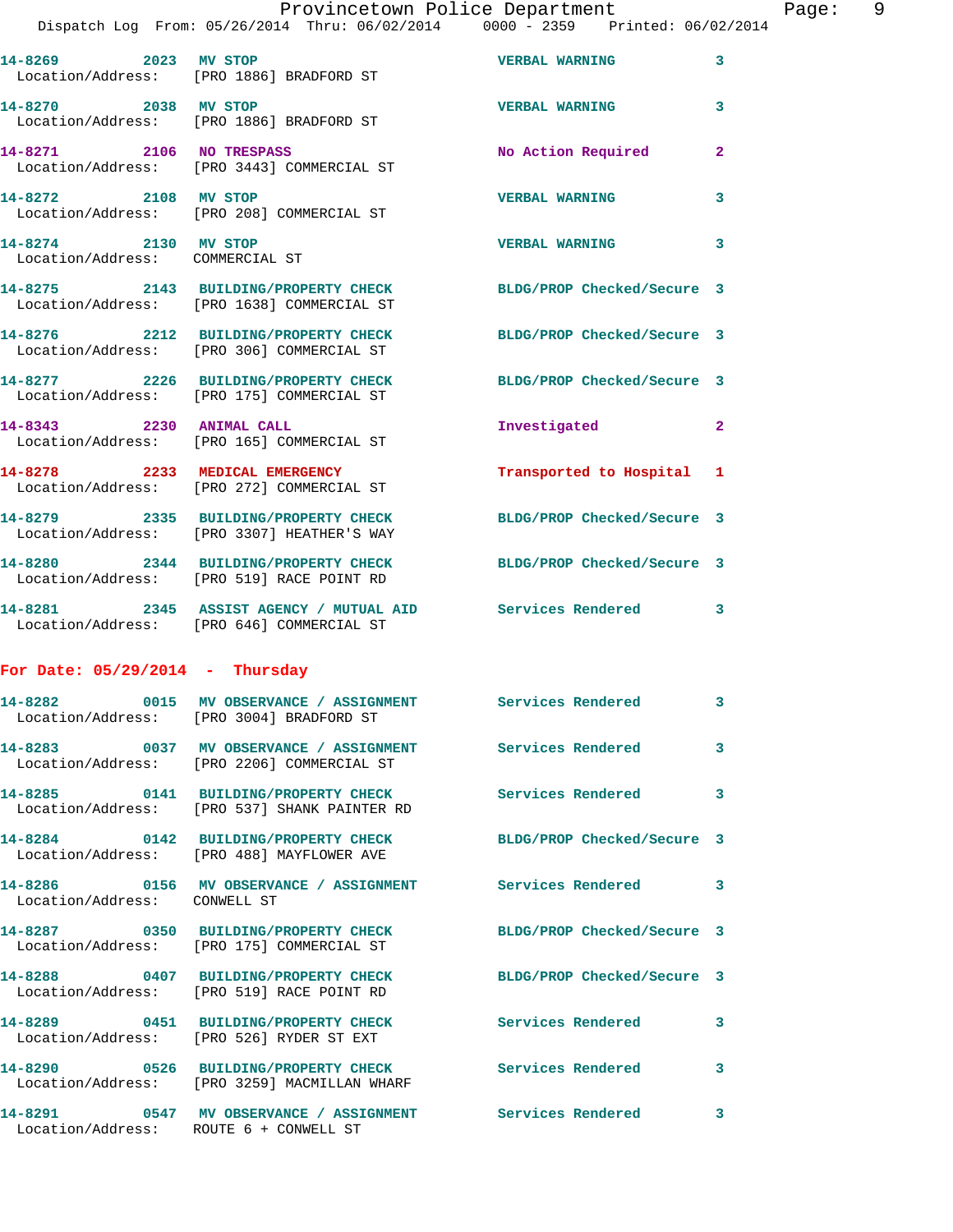|                                                              | 14-8292 0612 MV OBSERVANCE / ASSIGNMENT Services Rendered<br>Location/Address: SHANK PAINTER RD             |                          | 3            |    |
|--------------------------------------------------------------|-------------------------------------------------------------------------------------------------------------|--------------------------|--------------|----|
|                                                              | 14-8293 0625 LOBBY TRAFFIC<br>Location/Address: [PRO 542] SHANK PAINTER RD                                  | Services Rendered 2      |              | 29 |
| $14-8294$ 0748 TRAPPED FOX<br>Location/Address: BRADFORD ST  |                                                                                                             | Services Rendered        | $\mathbf{2}$ |    |
| 14-8295 0749 MV STOP                                         | Location/Address: BRADFORD ST EXT + PROVINCELANDS RD                                                        | <b>VERBAL WARNING</b>    | 3            |    |
|                                                              | 14-8296 6813 MV OBSERVANCE / ASSIGNMENT Services Rendered<br>Location/Address: [PRO 447] JEROME SMITH RD    |                          | 3            |    |
|                                                              | 14-8297 0815 SCHOOL CROSSING<br>Location/Address: [PRO 569] WINSLOW ST                                      | Services Rendered        | 3            |    |
|                                                              | 14-8298 0825 ANIMAL CALL<br>Location/Address: [PRO 899] COURT ST                                            | Services Rendered        | $\mathbf{2}$ |    |
| Location/Address: COMMERCIAL ST                              | $14-8299$ 0852 PARK, WALK & TALK                                                                            | Services Rendered        | $\mathbf{2}$ |    |
|                                                              | 14-8300 0927 BUILDING/PROPERTY CHECK BLDG/PROP Checked/Secure 3<br>Location/Address: [PRO 3318] CEMETERY RD |                          |              |    |
|                                                              | 14-8302 0927 MV OBSERVANCE / ASSIGNMENT Services Rendered 3<br>Location/Address: [PRO 1771] CONWELL ST      |                          |              |    |
|                                                              | 14-8301 0928 PARKING COMPLAINT / GENERAL SPOKEN TO<br>Location/Address: [PRO 149] COMMERCIAL ST             |                          | 3            |    |
|                                                              | 14-8303 0929 PARK, WALK & TALK<br>Location/Address: [PRO 3287] ROUTE 6                                      | Services Rendered        | $\mathbf{2}$ |    |
|                                                              | 14-8304 0946 LOST TACKLE BOX/FOUND Services Rendered<br>Location/Address: [PRO 2898] JEROME SMITH RD        |                          | 3            |    |
| Location/Address: COMMERCIAL ST                              | 14-8305 1038 PARK, WALK & TALK                                                                              | Services Rendered        | $\mathbf{2}$ |    |
|                                                              | 14-8306 1039 FOUND SET OF KEYS/RETURNED Services Rendered 3<br>Location/Address: BRADFORD ST + CENTER ST    |                          |              |    |
|                                                              | 14-8307 1042 SQUIRREL IN BATHROOM<br>Location/Address: [PRO 899] COURT ST                                   | Services Rendered        | 2            |    |
| 14-8308 1102 STREET SWEEP<br>Location/Address: COMMERCIAL ST |                                                                                                             | <b>Vehicle Towed</b>     | 3            |    |
|                                                              | 14-8309 1113 ANIMAL CALL<br>Location/Address: [PRO 899] COURT ST                                            | Services Rendered        | $\mathbf{2}$ |    |
|                                                              | 14-8310 1121 ASSIST CITIZEN<br>Location/Address: [PRO 2006] SOMERSET RD                                     | <b>Services Rendered</b> | 3            |    |
| 14-8311 1134 MV COMPLAINT                                    | Location/Address: [PRO 2519] ROUTE 6                                                                        | <b>GONE ON ARRIVAL</b>   | $\mathbf{2}$ |    |
|                                                              | 14-8312 1140 FOXES UNDER DECK<br>Location/Address: [PRO 1198] BRADFORD ST                                   | Services Rendered        | $\mathbf{2}$ |    |
|                                                              | 14-8313 1147 DISTURBANCE<br>Location/Address: [PRO 105] COMMERCIAL ST                                       | Services Rendered        | 1            |    |
|                                                              | 14-8314 1200 FLIGHT COVERAGE<br>Location/Address: [PRO 516] RACE POINT RD                                   | <b>Services Rendered</b> | $\mathbf{2}$ |    |
|                                                              |                                                                                                             | False Alarm              | 1            |    |
|                                                              |                                                                                                             |                          |              |    |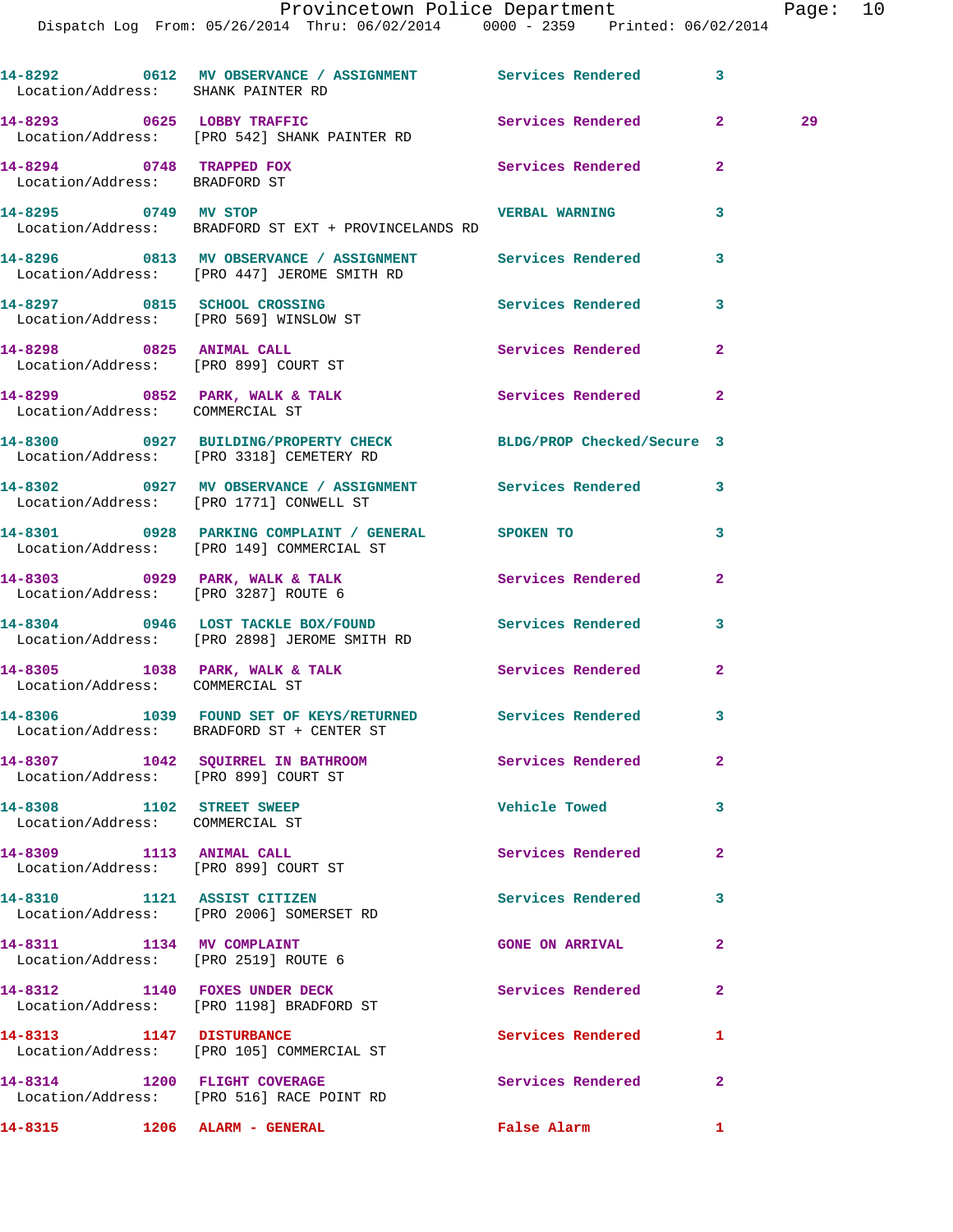|                                                                   | Provincetown Police Department<br>Dispatch Log From: 05/26/2014 Thru: 06/02/2014 0000 - 2359 Printed: 06/02/2014 |                            |              |
|-------------------------------------------------------------------|------------------------------------------------------------------------------------------------------------------|----------------------------|--------------|
|                                                                   | Location/Address: [PRO 1345] COMMERCIAL ST                                                                       |                            |              |
| 14-8317 1212 ASSIST CITIZEN                                       | Location/Address: [PRO 542] SHANK PAINTER RD                                                                     | <b>SPOKEN TO</b>           | 3            |
| Location/Address: [PRO 571] ALDEN ST                              | 14-8316 1233 BUILDING/PROPERTY CHECK BLDG/PROP Checked/Secure 3                                                  |                            |              |
| 14-8318 1315 COMPLAINT<br>Location/Address: SCHOOL ST             |                                                                                                                  | <b>Services Rendered</b>   | 3            |
|                                                                   | 14-8319 1336 PARKING COMPLAINT / GENERAL Services Rendered<br>Location/Address: [PRO 3392] COMMERCIAL ST         |                            | 3            |
| 14-8320 1501 MV COMPLAINT                                         | Location/Address: [PRO 414] CONWELL ST                                                                           | Services Rendered          | $\mathbf{2}$ |
| Location/Address: [PRO 2521] ROUTE 6                              | 14-8321 1714 ASSIST AGENCY / BOLO ISSUED Services Rendered                                                       |                            | 3            |
|                                                                   | 14-8322 1803 SERVICE CALL/CUSTODY SWAP<br>Location/Address: [PRO 542] SHANK PAINTER RD                           | <b>Services Rendered</b>   | 3            |
|                                                                   | 14-8323 1818 ALARM - GENERAL<br>Location/Address: [PRO 3296] SHANK PAINTER RD                                    | False Alarm                | 1            |
| 14-8324 1913 MV STOP                                              | Location/Address: [PRO 731] BRADFORD ST                                                                          | <b>VERBAL WARNING</b>      | 3            |
| Location/Address: [PRO 512] PRINCE ST                             | 14-8325 1939 BUILDING/PROPERTY CHECK                                                                             | BLDG/PROP Checked/Secure 3 |              |
| 14-8326 1951 MV STOP                                              | Location/Address: [PRO 3296] SHANK PAINTER RD                                                                    | <b>VERBAL WARNING</b>      | 3            |
|                                                                   | 14-8327 2002 BUILDING/PROPERTY CHECK<br>Location/Address: [PRO 1638] COMMERCIAL ST                               | BLDG/PROP Checked/Secure 3 |              |
| 14-8328 2029 LOST IPHONE<br>Location/Address: [PRO 2539] RYDER ST |                                                                                                                  | <b>Services Rendered</b>   | 3            |
|                                                                   | 14-8329 2032 BUILDING/PROPERTY CHECK<br>Location/Address: [PRO 105] COMMERCIAL ST                                | BLDG/PROP Checked/Secure 3 |              |
| 14-8330 2035 MV STOP                                              | Location/Address: [PRO 413] CONWELL ST                                                                           | <b>VERBAL WARNING</b>      | 3            |
| 14-8332 2113 MV STOP<br>Location/Address: [PRO 2521] ROUTE 6      |                                                                                                                  | <b>VERBAL WARNING</b>      | 3            |
|                                                                   | 14-8333 2134 BUILDING/PROPERTY CHECK BLDG/PROP Checked/Secure 3<br>Location/Address: [PRO 175] COMMERCIAL ST     |                            |              |
|                                                                   | 14-8334 2147 BUILDING/PROPERTY CHECK<br>Location/Address: [PRO 530] SHANK PAINTER RD                             | BLDG/PROP Checked/Secure 3 |              |
|                                                                   | 14-8335 2154 COMPLAINT - STREET PERFORMERS GONE ON ARRIVAL<br>Location/Address: [PRO 2500] COMMERCIAL ST         |                            | 3            |
| 14-8336 2213 MV STOP                                              | Location/Address: BRADFORD ST + PRISCILLA ALDEN RD                                                               | <b>VERBAL WARNING</b>      | 3            |
|                                                                   | 14-8337 2315 PARKING COMPLAINT / GENERAL GONE ON ARRIVAL<br>Location/Address: [PRO 893] COTTAGE ST               |                            | 3            |
|                                                                   | 14-8338 2340 PARK, WALK & TALK<br>Location/Address: [PRO 175] COMMERCIAL ST                                      | Services Rendered          | $\mathbf{2}$ |

**For Date: 05/30/2014 - Friday**

Page:  $11$ <br>2014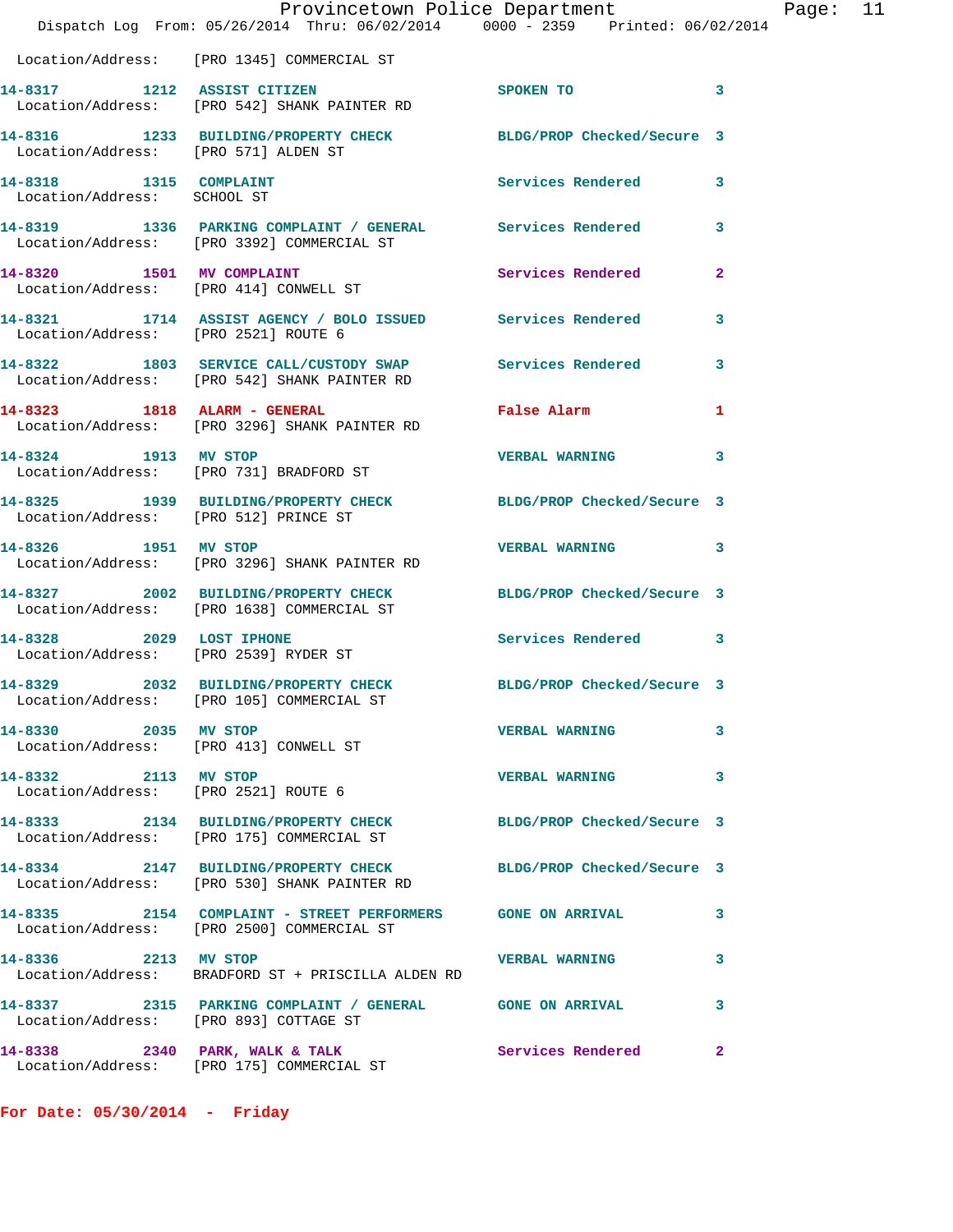|                                                              | Dispatch Log From: 05/26/2014 Thru: 06/02/2014 0000 - 2359 Printed: 06/02/2014                                  | Provincetown Police Department | Page: 12     |
|--------------------------------------------------------------|-----------------------------------------------------------------------------------------------------------------|--------------------------------|--------------|
|                                                              | 14-8339 0042 PARK, WALK & TALK 3 Services Rendered 2<br>Location/Address: [PRO 539] SHANK PAINTER RD            |                                |              |
| Location/Address: [PRO 3287] ROUTE 6                         | 14-8340 0046 BUILDING/PROPERTY CHECK BLDG/PROP Checked/Secure 3                                                 |                                |              |
|                                                              | 14-8341 0124 BUILDING/PROPERTY CHECK BLDG/PROP Checked/Secure 3<br>Location/Address: [PRO 3307] HEATHER'S WAY   |                                |              |
|                                                              | 14-8342 0151 NOISE COMPLAINT<br>Location/Address: [PRO 49] BRADFORD ST                                          | GONE ON ARRIVAL 3              |              |
|                                                              | 14-8344 0218 MV OBSERVANCE / ASSIGNMENT Services Rendered 3<br>Location/Address: HIGH POLE HL + BRADFORD ST     |                                |              |
|                                                              | 14-8345 0237 LOBBY TRAFFIC<br>Location/Address: [PRO 542] SHANK PAINTER RD                                      | Services Rendered 2            | 42           |
|                                                              | 14-8346 0305 BUILDING/PROPERTY CHECK BLDG/PROP Checked/Secure 3<br>Location/Address: [PRO 537] SHANK PAINTER RD |                                |              |
|                                                              | 14-8347 0347 BUILDING/PROPERTY CHECK BLDG/PROP Checked/Secure 3<br>Location/Address: [PRO 1638] COMMERCIAL ST   |                                |              |
|                                                              | 14-8348 0355 WATER POURING FROM ROOF Services Rendered 3<br>Location/Address: [PRO 442] HARRY KEMP WAY          |                                |              |
|                                                              | 14-8349 0449 MEDICAL EMERGENCY PATIENT REFUSAL<br>Location/Address: [PRO 2144] CONWELL ST                       |                                | 1            |
|                                                              | 14-8350 0500 BUILDING/PROPERTY CHECK Services Rendered 3<br>Location/Address: [PRO 3259] MACMILLAN WHARF        |                                |              |
|                                                              | 14-8351 0518 MV OBSERVANCE / ASSIGNMENT Services Rendered 3<br>Location/Address: SNAIL RD + COMMERCIAL ST       |                                |              |
| Location/Address: ROUTE 6 + SNAIL RD                         | 14-8352 0613 MV OBSERVANCE / ASSIGNMENT Services Rendered 3                                                     |                                |              |
|                                                              | 14-8353 0622 BUILDING/PROPERTY CHECK Services Rendered 3<br>Location/Address: [PRO 75] CAPTAIN BERTIE RD        |                                |              |
|                                                              | 14-8354 0728 BUILDING/PROPERTY CHECK BLDG/PROP Checked/Secure 3<br>Location/Address: [PRO 537] SHANK PAINTER RD |                                |              |
| 14-8356 0735 ASSIST CITIZEN<br>Location/Address: STANDISH ST |                                                                                                                 | Services Rendered 3            |              |
|                                                              | 14-8355 0737 ALARM - GENERAL<br>Location/Address: [PRO 3292] COMMERCIAL ST                                      | False Alarm 1                  |              |
|                                                              | 14-8357 0758 BUILDING/PROPERTY CHECK BLDG/PROP Checked/Secure 3<br>Location/Address: [PRO 3307] HEATHER'S WAY   |                                |              |
|                                                              | 14-8358 0802 MV OBSERVANCE / ASSIGNMENT Services Rendered 3<br>Location/Address: [PRO 1562] CONWELL ST          |                                |              |
| Location: CENTER ROAM                                        | 14-8359 0806 PARK, WALK & TALK                                                                                  | Services Rendered              | $\mathbf{2}$ |
|                                                              | 14-8360 0823 PARK, WALK & TALK<br>Location/Address: [PRO 175] COMMERCIAL ST                                     | Services Rendered              | $\mathbf{2}$ |
| Location/Address: [PRO 899] COURT ST                         | 14-8361 0824 SQUIRREL IN KITCHEN                                                                                | <b>Services Rendered</b>       | $\mathbf{2}$ |
|                                                              | 14-8362 0844 ASSIST CITIZEN<br>Location/Address: [PRO 1583] MONTELLO ST                                         | Services Rendered 3            |              |
|                                                              | 14-8363 0903 ASSIST CITIZEN<br>Location/Address: [PRO 882] FRITZ'S WAY                                          | Services Rendered 3            |              |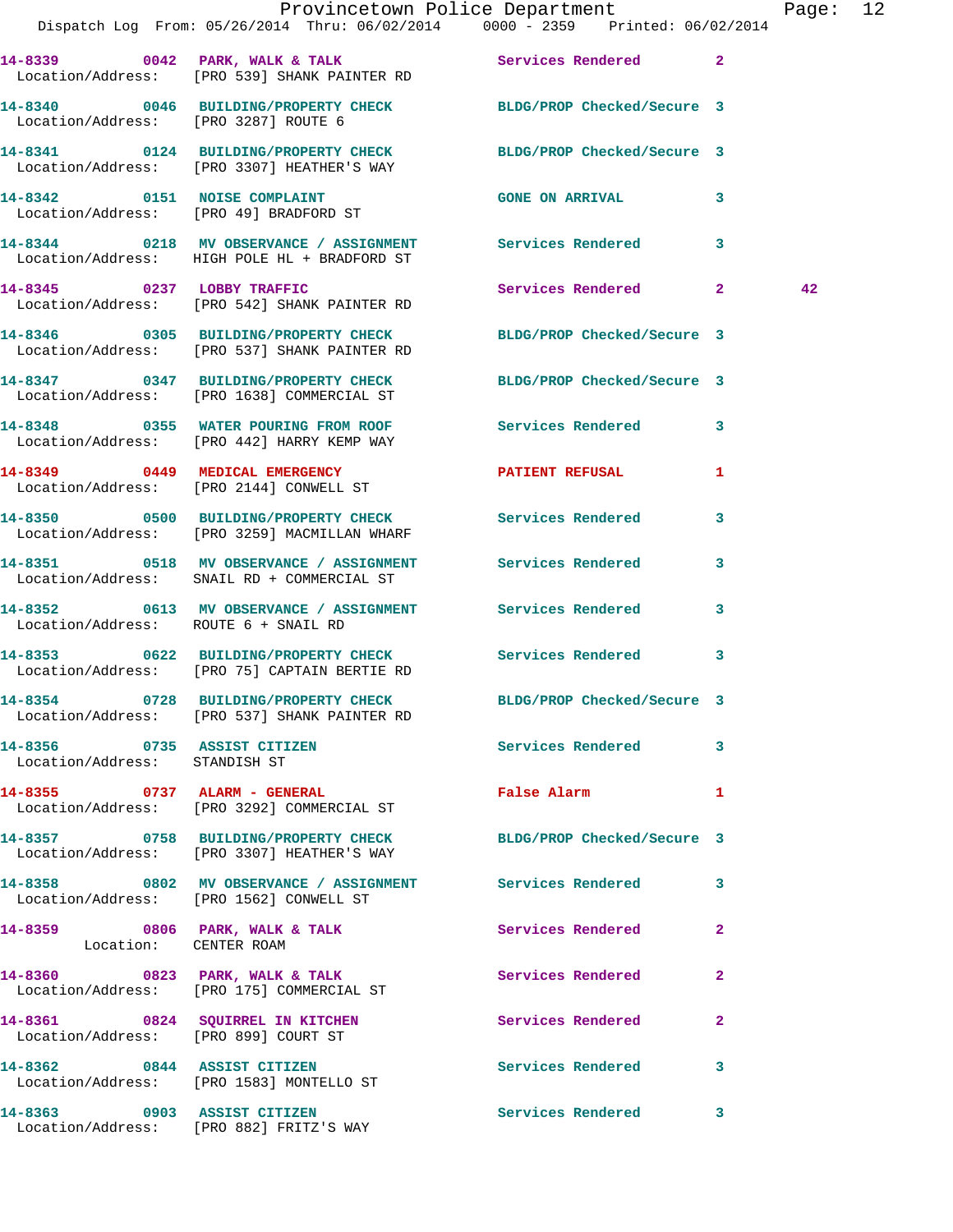| 14-8364 0925 ASSIST CITIZEN                                                                        | Location/Address: [PRO 542] SHANK PAINTER RD                                                            | Services Rendered 3        |                         |
|----------------------------------------------------------------------------------------------------|---------------------------------------------------------------------------------------------------------|----------------------------|-------------------------|
| 14-8365 0941 ANIMAL CALL                                                                           | Location/Address: [PRO 1514] BRADFORD ST                                                                | Services Rendered 2        |                         |
|                                                                                                    | 14-8366 1042 BUILDING/PROPERTY CHECK<br>Location/Address: [PRO 3317] CEMETERY RD                        | BLDG/PROP Checked/Secure 3 |                         |
|                                                                                                    | 14-8367 1042 BUILDING/PROPERTY CHECK<br>Location/Address: [PRO 3318] CEMETERY RD                        | BLDG/PROP Checked/Secure 3 |                         |
|                                                                                                    | 14-8368 1047 BUILDING/PROPERTY CHECK<br>Location/Address: [PRO 1704] MAYFLOWER AVE                      | BLDG/PROP Checked/Secure 3 |                         |
|                                                                                                    | $14-8369$ 1059 PARK, WALK & TALK<br>Location/Address: [PRO 526] RYDER ST EXT                            | Services Rendered          | $\mathbf{2}$            |
| 14-8370 1100 VANDALISM                                                                             | Location/Address: [PRO 1316] COMMERCIAL ST                                                              | Investigated               | $\overline{\mathbf{3}}$ |
| Location/Address: [PRO 3287] ROUTE 6                                                               | 14-8371 1143 BUILDING/PROPERTY CHECK                                                                    | BLDG/PROP Checked/Secure 3 |                         |
| Location/Address: CENTER ST                                                                        | 14-8373 1214 PARKING COMPLAINT / GENERAL Citation/Warning Issued 3                                      |                            |                         |
| 14-8374 1231 911 ABANDONED<br>Location/Address: COMMERCIAL ST                                      |                                                                                                         | SPOKEN TO                  | $\mathbf{1}$            |
| Location: ROUTE6 SPLIT                                                                             | 14-8375 1259 MV OBSERVANCE / ASSIGNMENT Services Rendered                                               |                            | 3                       |
| 14-8376 1301 MV STOP<br>Location/Address: [PRO 2513] ROUTE 6                                       |                                                                                                         | <b>VERBAL WARNING</b>      | 3                       |
|                                                                                                    | 14-8377   1439   DOMESTIC DISTURBANCE/ASSAULT   SPOKEN TO<br>Location/Address: [PRO 2977] COMMERCIAL ST |                            | 1                       |
| 14-8378 1511 LTC REISSUED                                                                          | Location/Address: [PRO 542] SHANK PAINTER RD                                                            | Services Rendered          | $\mathbf{2}$            |
|                                                                                                    | 14-8379 1519 209A CONCERNS<br>Location/Address: [PRO 2089] MILLER HILL RD                               | SPOKEN TO                  | $\overline{\mathbf{3}}$ |
|                                                                                                    | 14-8380 1529 MEDICAL EMERGENCY<br>Location/Address: [PRO 3296] SHANK PAINTER RD                         | Transported to Hospital 1  |                         |
| 14-8381 1556 SHOPLIFTING                                                                           | Location/Address: [PRO 3296] SHANK PAINTER RD                                                           | Investigated               | 3                       |
| Location/Address: [PRO 3222] ALDEN ST                                                              | 14-8382 1614 VISION PROBLEM/TRANSPORT                                                                   | Transported to Hospital 1  |                         |
| 14-8383    1647    COMPLAINT                                                                       | Location/Address: [PRO 1322] COMMERCIAL ST                                                              | SPOKEN TO                  | 3                       |
| 14-8384 1707 MV HIT & RUN<br>Location/Address: [PRO 1856] CONANT ST<br>Refer To Accident: 14-20-AC |                                                                                                         | Investigated               | $\mathbf{2}$            |
| 14-8385 1713 WATER TURN-ON                                                                         | Location/Address: [PRO 1484] MONTELLO ST                                                                | Taken/Referred to Other 3  |                         |
| 14-8386 1807 MV COMPLAINT                                                                          | Location/Address: LOVETTS CT + COMMERCIAL ST                                                            | Services Rendered          | $\mathbf{2}$            |
| 14-8387 1814 FOUND BULLET                                                                          | Location/Address: [PRO 442] HARRY KEMP WAY                                                              | Services Rendered          | 3                       |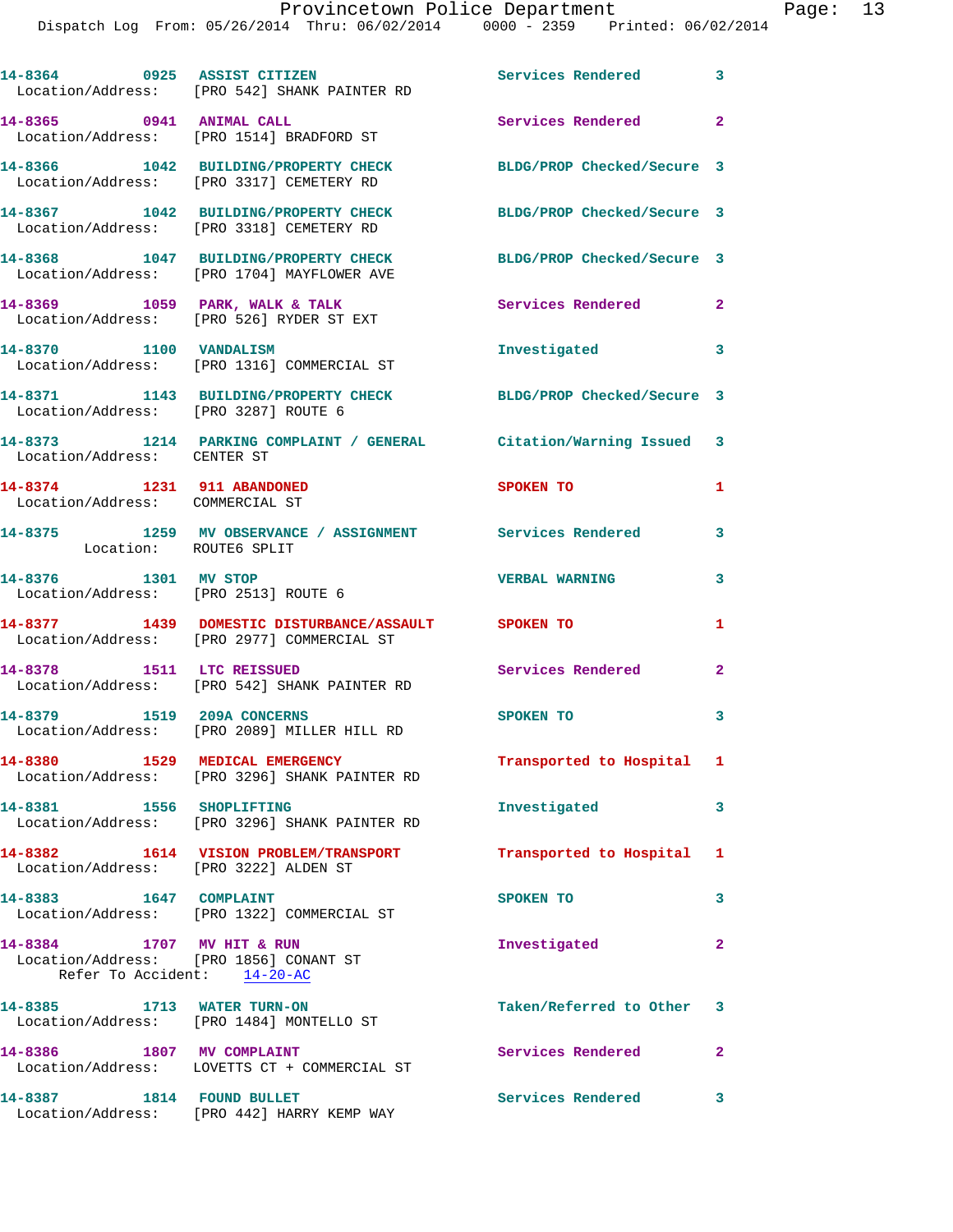Location/Address: [PRO 1778] SHANK PAINTER RD

Location/Address: [PRO 105] COMMERCIAL ST

Location/Address: [PRO 413] CONWELL ST

Location/Address: BRADFORD ST + RYDER ST

Location/Address: [PRO 3121] COMMERCIAL ST

Location/Address: BRADFORD ST + STANDISH ST

## **For Date: 05/31/2014 - Saturday**

| 14-0090 VUID PARR, WALK & IALK<br>Location/Address: [PRO 1329] COMMERCIAL ST                                     | Services Rendered        |                         |    |
|------------------------------------------------------------------------------------------------------------------|--------------------------|-------------------------|----|
| 14-8400 0051 MV STOP<br>Location/Address: [PRO 537] SHANK PAINTER RD                                             | Services Rendered 3      |                         |    |
| 14-8401   0111 BUILDING/PROPERTY CHECK BLDG/PROP Checked/Secure 3<br>Location/Address: [PRO 3307] HEATHER'S WAY  |                          |                         |    |
| 14-8402 0128 BUILDING/PROPERTY CHECK BLDG/PROP Checked/Secure 3<br>Location/Address: [PRO 2543] MACMILLAN WHARF  |                          |                         |    |
| Location/Address: BRADFORD ST + RYDER ST                                                                         |                          | $\overline{\mathbf{3}}$ |    |
| 14-8404 0146 DISORDERLY<br>Location/Address: [PRO 208] COMMERCIAL ST                                             | <b>Services Rendered</b> | $\overline{2}$          |    |
| 14-8405 0326 LOBBY TRAFFIC<br>Location/Address: [PRO 542] SHANK PAINTER RD                                       | Services Rendered        | $\overline{2}$          | 27 |
| 14-8406  0330 BUILDING/PROPERTY CHECK Services Rendered<br>Location/Address: [PRO 2500] COMMERCIAL ST            |                          | $\overline{\mathbf{3}}$ |    |
| 14-8407 0419 ALARM - GENERAL<br>Location/Address: [PRO 112] COMMERCIAL ST                                        | <b>False Alarm</b>       | $\mathbf{1}$            |    |
| 14-8408 0455 BUILDING/PROPERTY CHECK BLDG/PROP Checked/Secure 3<br>Location/Address: [PRO 1778] SHANK PAINTER RD |                          |                         |    |

**14-8409 0457 PARK, WALK & TALK Services Rendered 2**  Location/Address: [PRO 539] SHANK PAINTER RD

**14-8410 0548 MV OBSERVANCE / ASSIGNMENT Services Rendered 3**  Location/Address: ROUTE 6

**14-8411 0550 BUILDING/PROPERTY CHECK Services Rendered 3**  Location/Address: [PRO 3430] COMMERCIAL ST

Location/Address: ROUTE 6 + SNAIL RD

**14-8389 2128 SAFE DROP ALARM BLDG/PROP Checked/Secure 1** 

**14-8390 2131 DISORDERLY Services Rendered 2** 

**14-8391 2143 VERBAL BLOCKING INTERSECTION VERBAL WARNING 3** 

**14-8392 2310 BUILDING/PROPERTY CHECK BLDG/PROP Checked/Secure 3**  Location/Address: [PRO 530] SHANK PAINTER RD

**14-8393 2315 BUILDING/PROPERTY CHECK BLDG/PROP Checked/Secure 3**  Location/Address: [PRO 3259] MACMILLAN WHARF

**14-8394 2327 MV OBSERVANCE / ASSIGNMENT Services Rendered 3** 

**14-8396 2357 ALARM - GENERAL BLDG/PROP Checked/Secure 1** 

**14-8397 2358 MV STOP/VERBAL 89/9 VERBAL WARNING 3** 

**14-8398 0016 PARK, WALK & TALK Services Rendered 2** 

**14-8412 0602 MV STOP/VERBAL 90/17 VERBAL WARNING 3**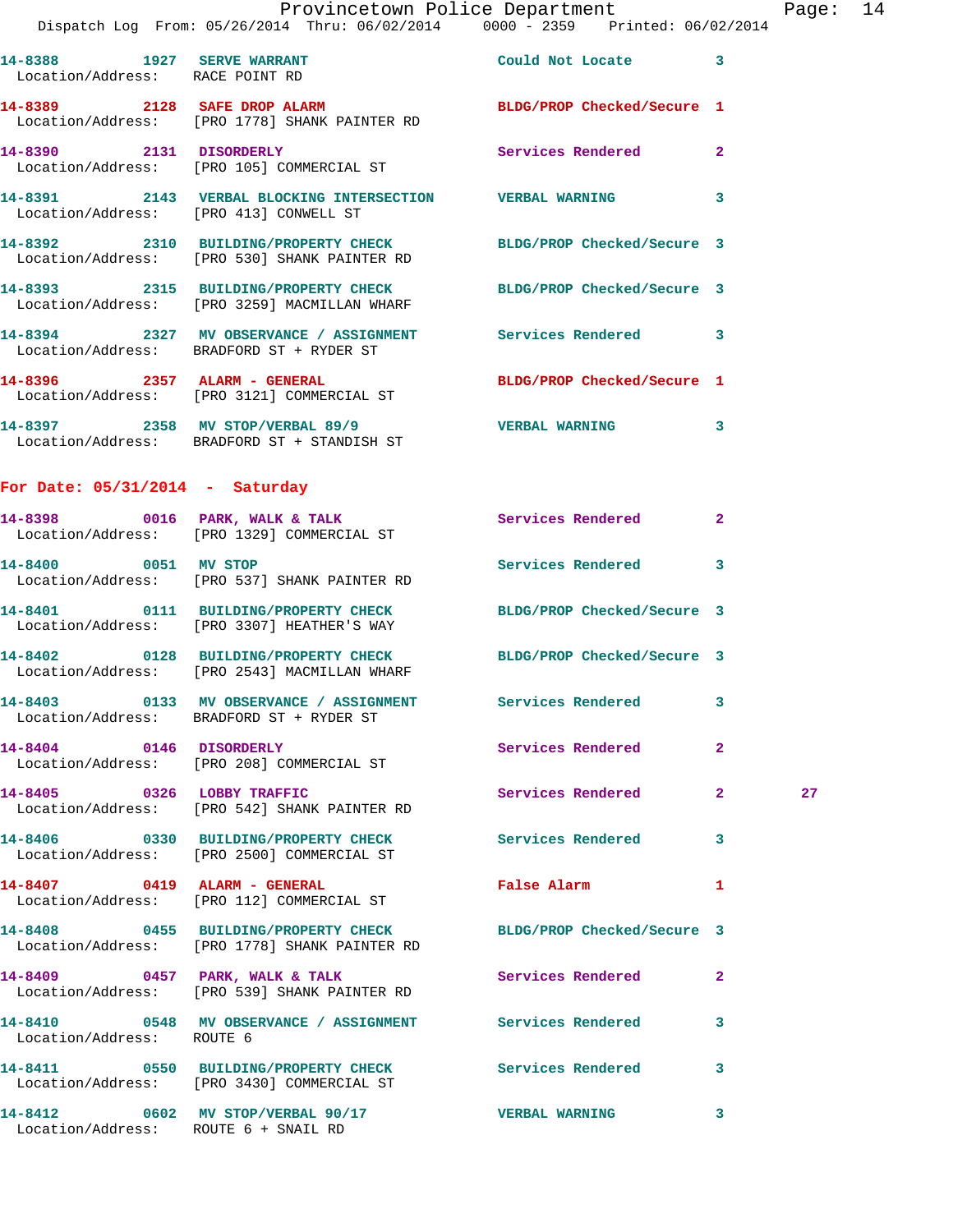| Location/Address: [PRO 3287] ROUTE 6                         | 14-8413 0755 BUILDING/PROPERTY CHECK                                                                           | BLDG/PROP Checked/Secure 3 |                |
|--------------------------------------------------------------|----------------------------------------------------------------------------------------------------------------|----------------------------|----------------|
|                                                              | 14-8414 0804 BUILDING/PROPERTY CHECK<br>Location/Address: [PRO 488] MAYFLOWER AVE                              | BLDG/PROP Checked/Secure 3 |                |
| 14-8415 0813 HARASSMENT                                      | Location/Address: [PRO 542] SHANK PAINTER RD                                                                   | SPOKEN TO                  | $\overline{a}$ |
| 14-8417 0914 ASSIST CITIZEN                                  | Location/Address: [PRO 564] BAYBERRY AVE                                                                       | Services Rendered 3        |                |
|                                                              | 14-8418 0925 BUILDING/PROPERTY CHECK<br>Location/Address: [PRO 519] RACE POINT RD                              | BLDG/PROP Checked/Secure 3 |                |
| Location/Address: [PRO 2519] ROUTE 6                         | 14-8419 0925 MV OBSERVANCE / ASSIGNMENT Services Rendered 3                                                    |                            |                |
|                                                              | 14-8420 0925 BUILDING/PROPERTY CHECK<br>Location/Address: [PRO 3317] CEMETERY RD                               | BLDG/PROP Checked/Secure 3 |                |
|                                                              | 14-8421 0926 BUILDING/PROPERTY CHECK<br>Location/Address: [PRO 3318] CEMETERY RD                               | BLDG/PROP Checked/Secure 3 |                |
|                                                              | 14-8422 0928 PARK, WALK & TALK<br>Location/Address: [PRO 285] COMMERCIAL ST                                    | <b>Services Rendered</b>   | $\mathbf{2}$   |
| 14-8423 0931 MV STOP<br>Location/Address: JEROME SMITH RD    |                                                                                                                | <b>VERBAL WARNING</b>      | 3              |
|                                                              | 14-8424 0938 MV OBSERVANCE / ASSIGNMENT Services Rendered<br>Location/Address: [PRO 1742] CONWELL ST           |                            | 3              |
| 14-8425 0951 MV STOP<br>Location/Address: [PRO 2479] ROUTE 6 |                                                                                                                | <b>VERBAL WARNING</b>      | 3              |
| Location: COURT ST LANDING                                   | 14-8426 1002 PARKING COMPLAINT / GENERAL Services Rendered                                                     |                            | 3              |
|                                                              | 14-8428 1115 MEDICAL EMERGENCY<br>Location/Address: [PRO 3259] MACMILLAN WHARF                                 | Transported to Hospital 1  |                |
|                                                              | 14-8429 1123 ANIMAL CALL<br>Location/Address: [PRO 3094] COMMERCIAL ST                                         | Services Rendered 2        |                |
| 14-8430 1126 COMPLAINT                                       | Location/Address: [PRO 542] SHANK PAINTER RD                                                                   | SPOKEN TO                  |                |
| 14-8431 1137 ASSIST CITIZEN                                  | Location/Address: [PRO 542] SHANK PAINTER RD                                                                   | SPOKEN TO                  | 3              |
|                                                              | 14-8432 1159 PARKING COMPLAINT / GENERAL SPOKEN TO<br>Location/Address: [PRO 2542] COMMERCIAL ST               |                            | 3              |
| 14-8433 1242 FOLLOW UP                                       | Location/Address: [PRO 2746] BRADFORD ST                                                                       | Services Rendered          | $\mathbf{2}$   |
|                                                              | 14-8434 1309 BUILDING/PROPERTY CHECK BLDG/PROP Checked/Secure 3<br>Location/Address: [PRO 447] JEROME SMITH RD |                            |                |
| Location/Address: [PRO 2513] ROUTE 6                         | 14-8435 1315 MV OBSERVANCE / ASSIGNMENT Services Rendered                                                      |                            | 3              |
| 14-8436 1326 MV STOP                                         | Location/Address: ROUTE 6 + SANDY HILL LN                                                                      | <b>VERBAL WARNING</b>      | 3              |
| 14-8437 1328 LOST WALLET                                     | Location/Address: [PRO 3443] COMMERCIAL ST                                                                     | SPOKEN TO                  | 3              |
| 14-8438 1341 COMPLAINT                                       |                                                                                                                | SPOKEN TO                  | 3              |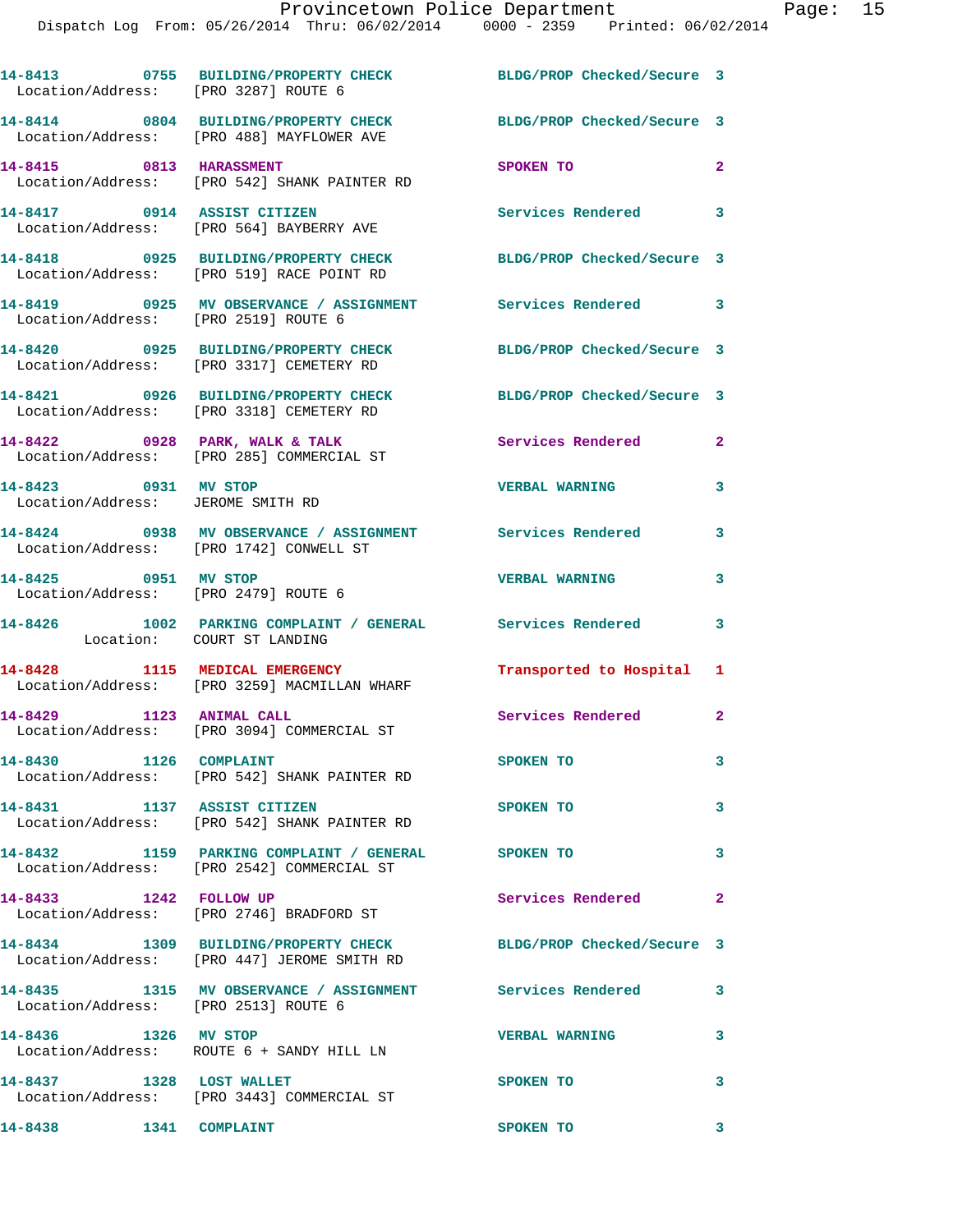|                                                                  | Dispatch Log From: 05/26/2014 Thru: 06/02/2014 0000 - 2359 Printed: 06/02/2014                                       | Provincetown Police Department |                         | Page: 16 |  |
|------------------------------------------------------------------|----------------------------------------------------------------------------------------------------------------------|--------------------------------|-------------------------|----------|--|
|                                                                  | Location/Address: [PRO 1192] COMMERCIAL ST                                                                           |                                |                         |          |  |
| Location/Address: [PRO 571] ALDEN ST                             | 14-8439 1350 BUILDING/PROPERTY CHECK BLDG/PROP Checked/Secure 3                                                      |                                |                         |          |  |
| 14-8440 1351 MV STOP<br>Location/Address: SNAIL RD               |                                                                                                                      | No Action Required 3           |                         |          |  |
|                                                                  | 14-8441 1354 MEDICAL EMERGENCY<br>Location/Address: [PRO 3222] ALDEN ST                                              | Transported to Hospital 1      |                         |          |  |
| Location/Address: ROUTE 6                                        | 14-8442 1355 MV OBSERVANCE / ASSIGNMENT Services Rendered                                                            |                                | $\mathbf{3}$            |          |  |
| 14-8444 1404 MV STOP                                             | Location/Address: [PRO 521] ROUTE 6                                                                                  | VERBAL WARNING 3               |                         |          |  |
|                                                                  | 14-8445   1411   BUILDING/PROPERTY CHECK   BLDG/PROP Checked/Secure   3<br>Location/Address: [PRO 182] COMMERCIAL ST |                                |                         |          |  |
|                                                                  | 14-8446 1412 BUILDING/PROPERTY CHECK<br>Location/Address: [PRO 2483] COMMERCIAL ST                                   | BLDG/PROP Checked/Secure 3     |                         |          |  |
|                                                                  | 14-8447 1415 PARK, WALK & TALK<br>Location/Address: [PRO 2206] COMMERCIAL ST                                         | Services Rendered 2            |                         |          |  |
|                                                                  | 14-8448 1431 BUILDING/PROPERTY CHECK<br>Location/Address: [PRO 2206] COMMERCIAL ST                                   | BLDG/PROP Checked/Secure 3     |                         |          |  |
|                                                                  | 14-8449 1558 ABDOMINAL/TRANSPORT<br>Location/Address: [PRO 1421] PLEASANT ST                                         | Transported to Hospital 1      |                         |          |  |
| 14-8450 1604 MV ACCIDENT<br>Location/Address: [PRO 1007] ROUTE 6 |                                                                                                                      | Services Rendered 1            |                         | 1        |  |
| Location/Address: [PRO 569] WINSLOW ST                           | 14-8451 1606 AT SCHOOL                                                                                               | No Action Required             | $\overline{\mathbf{3}}$ |          |  |
| 14-8452 1617 MV DISABLED                                         | Location/Address: RYDER ST + COMMERCIAL ST                                                                           | Services Rendered              | $\overline{2}$          |          |  |
|                                                                  | 14-8453 1631 MV OBSERVANCE / ASSIGNMENT Services Rendered<br>Location/Address: [PRO 2952] SHANK PAINTER RD           |                                | $\mathbf{3}$            |          |  |
| 14-8454 1711 BIKE ACCIDENT                                       | Location/Address: [PRO 3094] COMMERCIAL ST                                                                           | <b>GONE ON ARRIVAL</b>         | $\mathbf{2}$            |          |  |
|                                                                  | 14-8458 1711 PARK, WALK & TALK<br>Location/Address: [PRO 259] COMMERCIAL ST                                          | Services Rendered              | $\mathbf{2}$            |          |  |
|                                                                  | 14-8455 1728 ALARM - GENERAL<br>Location/Address: [PRO 440] HARRY KEMP WAY                                           | Services Rendered              | 1                       |          |  |
|                                                                  | 14-8456 1730 VERBAL/HARASSMENT<br>Location/Address: [PRO 105] COMMERCIAL ST                                          | <b>VERBAL WARNING</b>          | $\mathbf{2}$            |          |  |
|                                                                  | 14-8457 1753 MV COMPLAINT<br>Location/Address: [PRO 414] CONWELL ST                                                  | SPOKEN TO                      | $\overline{a}$          |          |  |
|                                                                  | 14-8459 1837 PARK, WALK & TALK<br>Location/Address: [PRO 105] COMMERCIAL ST                                          | <b>Services Rendered</b>       | $\mathbf{2}$            |          |  |
|                                                                  | 14-8460 1844 LANDLORD/TENANT<br>Location/Address: [PRO 2385] COMMERCIAL ST                                           | SPOKEN TO                      | $\mathbf{2}$            |          |  |
|                                                                  | 14-8461 1859 SUSPICIOUS ACTIVITY<br>Location/Address: [PRO 214] COMMERCIAL ST                                        | SPOKEN TO                      | $\overline{a}$          |          |  |
|                                                                  | 14-8463 2004 BROKEN ANKLE/STROKE TRANSPORT<br>Location/Address: [PRO 1251] SEASHORE PARK DR                          | Transported to Hospital 1      |                         |          |  |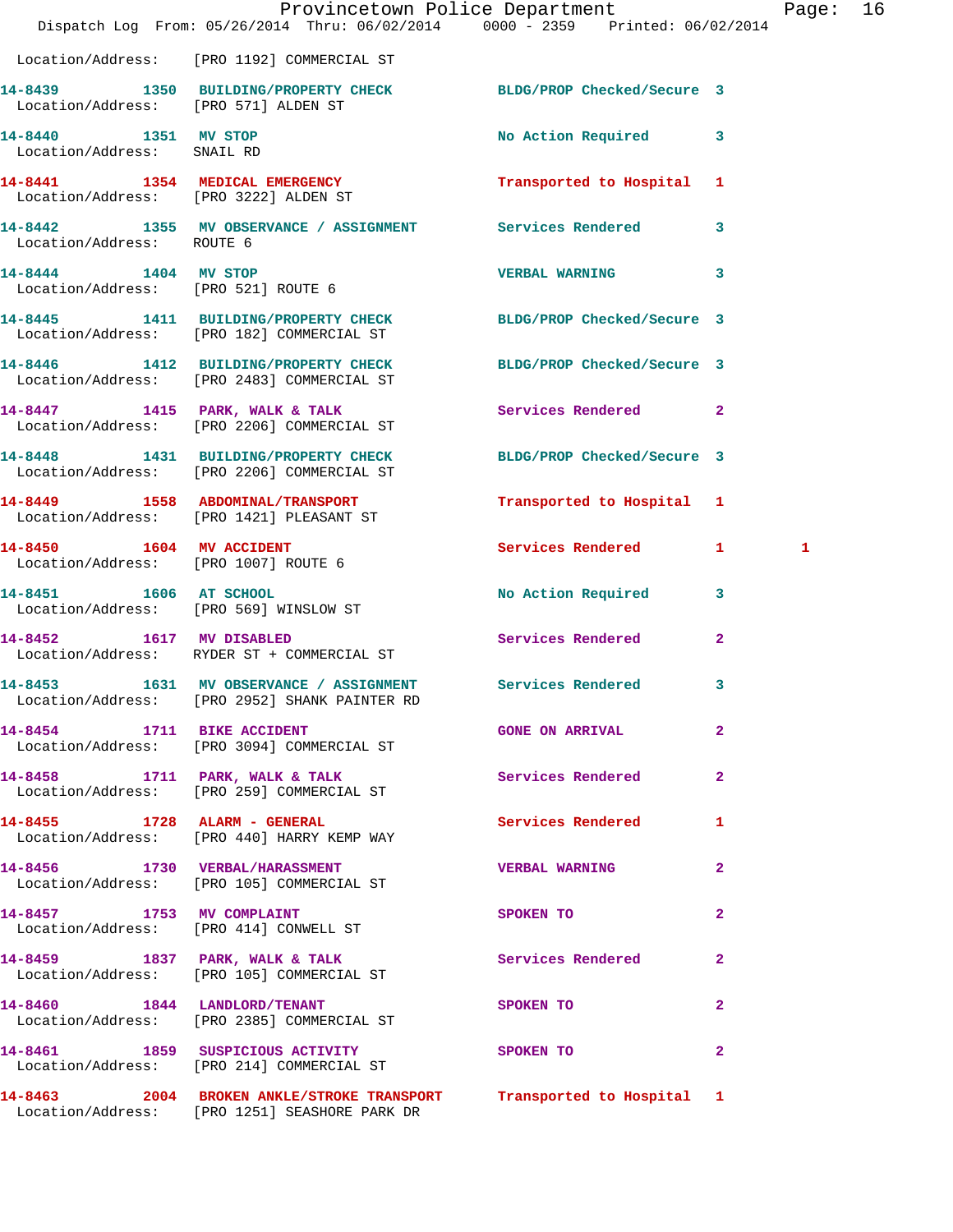|                                        | Provincetown Police Department Page: 17<br>Dispatch Log From: 05/26/2014 Thru: 06/02/2014   0000 - 2359   Printed: 06/02/2014 |                                         |              |                 |  |
|----------------------------------------|-------------------------------------------------------------------------------------------------------------------------------|-----------------------------------------|--------------|-----------------|--|
|                                        | 14-8462 2011 TRIP AND FALL GONE ON ARRIVAL 1<br>Location/Address: MONTELLO ST + COMMERCIAL ST                                 |                                         |              |                 |  |
|                                        | 14-8464 2020 FOUND BROWN PURSE Services Rendered 3<br>Location: [PRO 3431] LOPES SQUARE                                       |                                         |              |                 |  |
|                                        | 14-8465 2033 HAZARD/SIDEWALK<br>Location/Address: MONTELLO ST + COMMERCIAL ST                                                 | SPOKEN TO DESCRIPTION OF REAL PROPERTY. | $\mathbf{2}$ |                 |  |
|                                        |                                                                                                                               |                                         |              |                 |  |
|                                        |                                                                                                                               | SPOKEN TO                               | 3            |                 |  |
|                                        | 14-8469 2252 HAZARDS Removed Hazard<br>Location/Address: [PRO 187] COMMERCIAL ST                                              |                                         | $\mathbf{2}$ |                 |  |
|                                        | 14-8470 2310 PROPERTY CHECK REQ No Action Required 3<br>Location/Address: [PRO 2543] MACMILLAN WHARF                          |                                         |              |                 |  |
|                                        | 14-8471 2347 DISTURBANCE<br>Location/Address: [PRO 3236] COMMERCIAL ST                                                        | SPOKEN TO                               | 1            |                 |  |
|                                        | 14-8472 2353 PARK, WALK & TALK NO Action Required 2<br>Location/Address: [PRO 105] COMMERCIAL ST                              |                                         |              |                 |  |
| For Date: $06/01/2014$ - Sunday        |                                                                                                                               |                                         |              |                 |  |
| Location/Address: HEATHER'S WAY        | 14-8473 0009 BUILDING/PROPERTY CHECK BLDG/PROP Checked/Secure 3                                                               |                                         |              |                 |  |
|                                        | 14-8474 0010 BUILDING/PROPERTY CHECK BLDG/PROP Checked/Secure 3<br>Location/Address: [PRO 175] COMMERCIAL ST                  |                                         |              |                 |  |
|                                        | 14-8475 0020 PARK, WALK & TALK Services Rendered 2<br>Location/Address: [PRO 539] SHANK PAINTER RD                            |                                         |              |                 |  |
| Location/Address: [PRO 37] BRADFORD ST | 14-8476  0049 MV OBSERVANCE / ASSIGNMENT  No Action Required  3                                                               |                                         |              |                 |  |
|                                        | 14-8477 0051 LOBBY TRAFFIC<br>Location/Address: [PRO 542] SHANK PAINTER RD                                                    | Services Rendered 2                     |              | $\overline{14}$ |  |
|                                        | 14-8478 		 0133 MV OBSERVANCE / ASSIGNMENT 		 No Action Required 		 3<br>Location/Address: [PRO 413] CONWELL ST               |                                         |              |                 |  |
|                                        | 14-8479 0259 BUILDING/PROPERTY CHECK<br>Location/Address: [PRO 530] SHANK PAINTER RD                                          | BLDG/PROP Checked/Secure 3              |              |                 |  |
|                                        | 14-8480 0309 BUILDING/PROPERTY CHECK BLDG/PROP Checked/Secure 3<br>Location/Address: [PRO 2543] MACMILLAN WHARF               |                                         |              |                 |  |
| 14-8481 0346 SERVICE CALL              | Location/Address: [PRO 2391] BRADFORD ST                                                                                      | Services Rendered 3                     |              |                 |  |
|                                        | 14-8482 0555 BUILDING/PROPERTY CHECK BLDG/PROP Checked/Secure 3<br>Location/Address: [PRO 447] JEROME SMITH RD                |                                         |              |                 |  |
|                                        | 14-8483 0600 BUILDING/PROPERTY CHECK BLDG/PROP Checked/Secure 3<br>Location/Address: [PRO 488] MAYFLOWER AVE                  |                                         |              |                 |  |
|                                        | 14-8484 0614 BUILDING/PROPERTY CHECK BLDG/PROP Checked/Secure 3<br>Location/Address: [PRO 3296] SHANK PAINTER RD              |                                         |              |                 |  |
| 14-8485 0735 AIRCRAFT                  | Location/Address: [PRO 516] RACE POINT RD                                                                                     | Services Rendered                       | $\mathbf{2}$ |                 |  |
|                                        | $14-8486$ 0748 PARADE/ $10K$ RACE                                                                                             | Services Rendered                       | $\mathbf{2}$ |                 |  |

Location/Address: [PRO 3259] MACMILLAN WHARF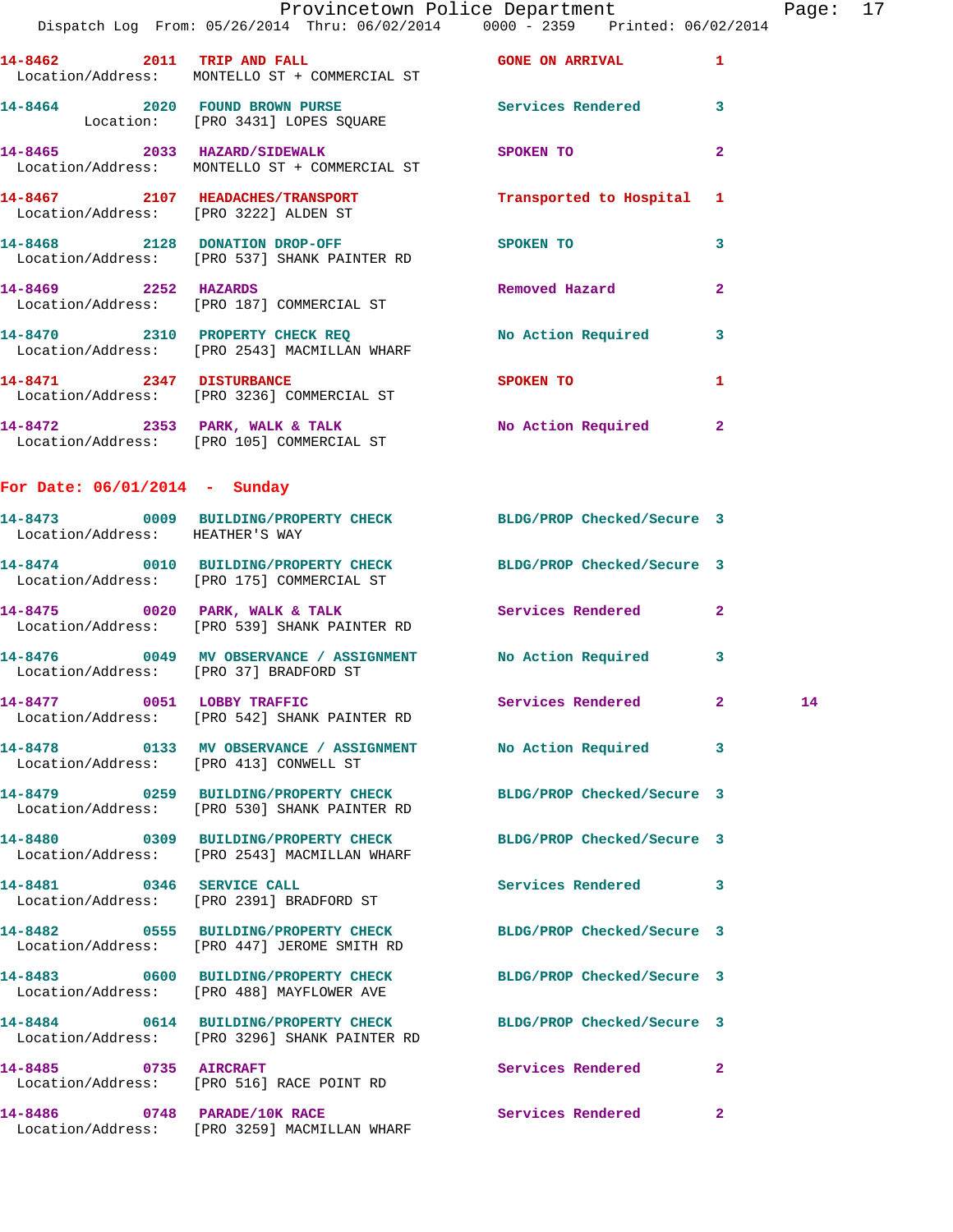|                                 | 14-8489 0842 HARASSMENT<br>Location/Address: [PRO 105] COMMERCIAL ST                                         | SPOKEN TO                  | $\overline{2}$ |   |
|---------------------------------|--------------------------------------------------------------------------------------------------------------|----------------------------|----------------|---|
|                                 | 14-8488 0843 ALARM - GENERAL<br>Location/Address: [PRO 3432] COMMERCIAL ST                                   | Services Rendered          | 1              |   |
| 14-8490 0850 HAZARDS            | Location/Address: [PRO 2479] ROUTE 6                                                                         | Services Rendered          | $\mathbf{2}$   |   |
|                                 | 14-8491 1029 MEDICAL EMERGENCY<br>Location/Address: [PRO 2543] MACMILLAN WHARF                               | PATIENT REFUSAL 1          |                | 1 |
|                                 | 14-8493 1035 PARKING COMPLAINT / GENERAL SPOKEN TO<br>Location/Address: BRADFORD ST + HOWLAND ST             | $\sim$ 3                   |                |   |
|                                 | 14-8492 1037 BUILDING/PROPERTY CHECK BLDG/PROP Checked/Secure 3<br>Location/Address: [PRO 519] RACE POINT RD |                            |                |   |
|                                 | 14-8494 1102 PARKING COMPLAINT / GENERAL Services Rendered<br>Location: COURT STREET LANDING                 |                            | 3              |   |
|                                 | 14-8495 1151 PARK, WALK & TALK<br>Location/Address: MONTELLO ST + COMMERCIAL ST                              | Services Rendered          | $\mathbf{2}$   |   |
|                                 | 14-8496 1218 MV OBSERVANCE / ASSIGNMENT Services Rendered<br>Location/Address: [PRO 1742] CONWELL ST         |                            | 3              |   |
|                                 | 14-8497 1224 SERVE WARRANT<br>Location/Address: [PRO 2577] BRADFORD ST                                       | Services Rendered 3        |                |   |
| Location/Address: COMMERCIAL ST | 14-8498 1258 PARK, WALK & TALK                                                                               | <b>SPOKEN TO</b>           | $\mathbf{2}$   |   |
|                                 | 14-8499 1324 ANNOYING PHONE CALLS SPOKEN TO<br>Location/Address: [PRO 542] SHANK PAINTER RD                  |                            | 3              |   |
|                                 | 14-8500 1356 MEDICAL EMERGENCY/BP PATIENT REFUSAL<br>Location/Address: [PRO 1113] STANDISH ST                |                            | 1              |   |
| 14-8501 1359 LOST WALLET        | Location/Address: [PRO 312] COMMERCIAL ST                                                                    | Services Rendered 3        |                |   |
|                                 | 14-8502 1417 MED EMERG/PHONE CALL Taken/Referred to Other 1<br>Location/Address: [PRO 2343] BREWSTER ST      |                            |                |   |
|                                 | 14-8503 1515 STREET PERFORMER COMPLAINT Services Rendered<br>Location/Address: [PRO 3116] COMMERCIAL ST      |                            | 3              |   |
|                                 | 14-8504 1537 DRINKING IN OPEN<br>Location/Address: [PRO 105] COMMERCIAL ST                                   | <b>GONE ON ARRIVAL</b>     | $\mathbf{2}$   |   |
| 14-8505 1552 TRIP AND FALL      | Location/Address: [PRO 3259] MACMILLAN WHARF                                                                 | Taken to Family/Guardian 1 |                | 1 |
| 14-8506 1605 AT SCHOOL          | Location/Address: [PRO 569] WINSLOW ST                                                                       | No Action Required         | 3              | 1 |
|                                 | 14-8507 1803 BREATHING DIFFICULTY/TRANSPORT<br>Location/Address: [PRO 1113] STANDISH ST                      | Transported to Hospital 1  |                |   |
|                                 | 14-8508 1811 WELL-BEING CONCERN<br>Location/Address: [PRO 542] SHANK PAINTER RD                              | SPOKEN TO                  | 3              |   |
| 14-8509 1823 HARASSMENT         | Location/Address: [PRO 1895] BRADFORD ST                                                                     | SPOKEN TO                  | $\mathbf{2}$   | 1 |
| 14-8510 1833 WATER CALL         | Location/Address: [PRO 1180] COMMERCIAL ST                                                                   | Taken/Referred to Other 3  |                |   |
| 14-8511 1943 HARASSMENT         |                                                                                                              | SPOKEN TO                  | $\mathbf{2}$   |   |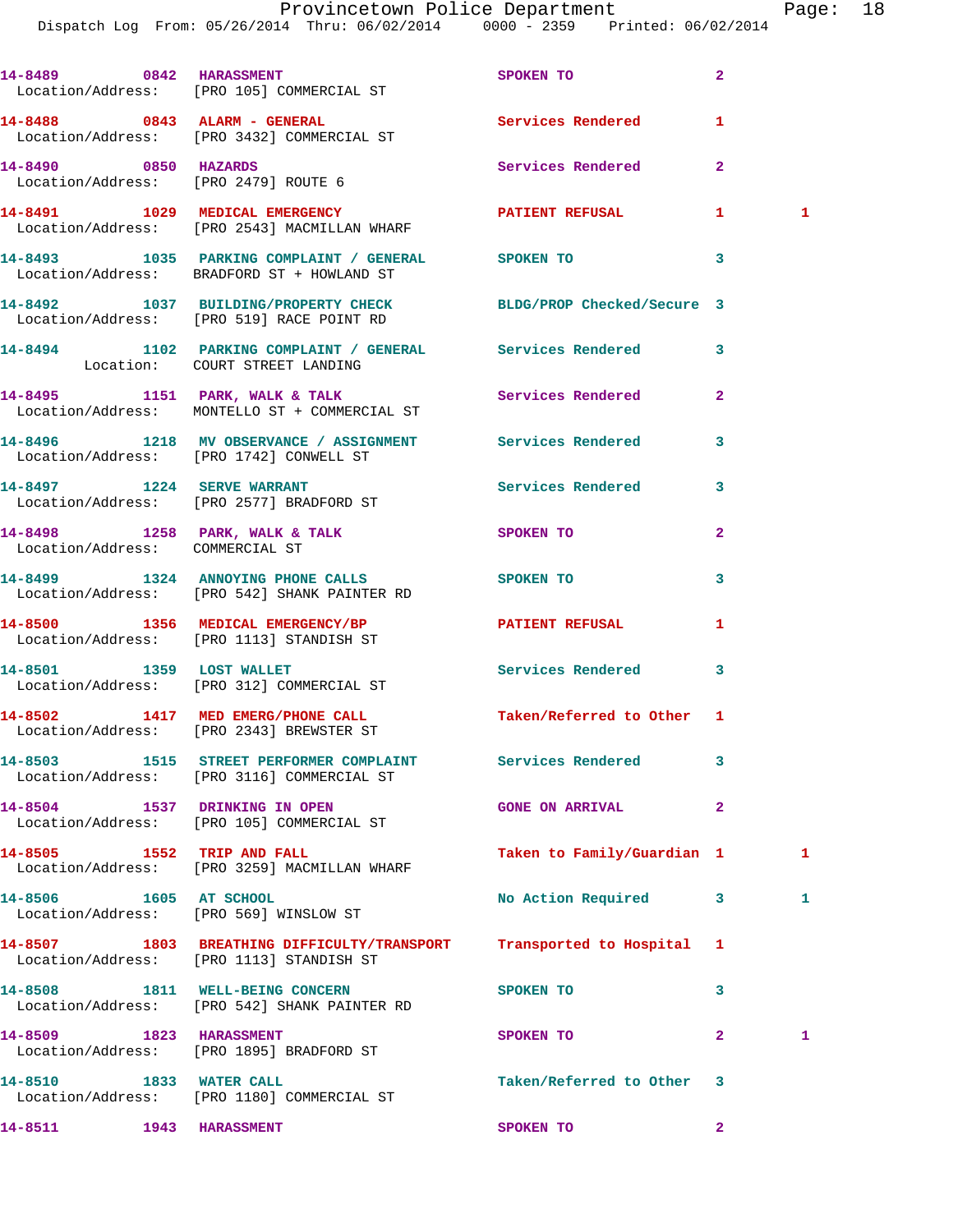|                                                                                                 | Provincetown Police Department<br>Dispatch Log From: 05/26/2014 Thru: 06/02/2014 0000 - 2359 Printed: 06/02/2014 |                           |                |
|-------------------------------------------------------------------------------------------------|------------------------------------------------------------------------------------------------------------------|---------------------------|----------------|
|                                                                                                 | Location/Address: [PRO 105] COMMERCIAL ST                                                                        |                           |                |
| 14-8512 1951 MV COMPLAINT                                                                       | Location/Address: [PRO 1909] COMMERCIAL ST                                                                       | <b>GONE ON ARRIVAL</b>    | $\overline{a}$ |
|                                                                                                 | 14-8513 2010 RESIDENTIAL BURGLAR ALARM BLDG/PROP Checked/Secure 1<br>Location/Address: [PRO 45] COMMERCIAL ST    |                           |                |
|                                                                                                 | 14-8514 2020 HARASSMENT PREVENTION ORDER SPOKEN TO<br>Location/Address: [PRO 1119] WAREHAM ST                    |                           | $\overline{a}$ |
|                                                                                                 | 14-8515 2026 ANIMAL CALL/RACCOON<br>Location/Address: [PRO 804] COMMERCIAL ST                                    | Services Rendered         | 2              |
| 14-8516 2030 FOUND WALLET                                                                       | Location/Address: [PRO 542] SHANK PAINTER RD                                                                     | Services Rendered         | 3              |
|                                                                                                 | 14-8517 2134 STREET PERFORMER COMPLAINT Unfounded<br>Location/Address: [PRO 214] COMMERCIAL ST                   |                           | 3              |
|                                                                                                 | 14-8518 2214 OPEN CONTAINERS<br>Location/Address: [PRO 208] COMMERCIAL ST                                        | <b>VERBAL WARNING</b>     | $\mathbf{2}$   |
|                                                                                                 | 14-8519 2308 MV OBSERVANCE / ASSIGNMENT Services Rendered<br>Location/Address: BRADFORD ST + RYDER ST            |                           | 3              |
|                                                                                                 | 14-8520 2312 BUILDING/PROPERTY CHECK BLDG/PROP Checked/Secure 3<br>Location/Address: [PRO 530] SHANK PAINTER RD  |                           |                |
|                                                                                                 | 14-8521 2315 MV ACCIDENT<br>Location/Address: [PRO 536] SHANK PAINTER RD                                         | <b>VERBAL WARNING</b>     | 1              |
| 14-8522 2323 TRESPASS COMPLAINT                                                                 | Location/Address: [PRO 3276] COMMERCIAL ST                                                                       | <b>GONE ON ARRIVAL</b>    | 2              |
|                                                                                                 | 14-8523 2334 BUILDING/PROPERTY CHECK BLDG/PROP Checked/Secure 3<br>Location/Address: [PRO 1778] SHANK PAINTER RD |                           |                |
|                                                                                                 | 14-8524 2338 PARK, WALK & TALK<br>Location/Address: [PRO 105] COMMERCIAL ST                                      | <b>Services Rendered</b>  | $\overline{2}$ |
| 14-8525 2341 MV ACCIDENT<br>Location/Address: [PRO 2521] ROUTE 6<br>Refer To Accident: 14-21-AC |                                                                                                                  | Transported to Hospital 1 |                |
|                                                                                                 | 14-8526 2350 BUILDING/PROPERTY CHECK BLDG/PROP Checked/Secure 3<br>Location/Address: [PRO 306] COMMERCIAL ST     |                           |                |
| For Date: 06/02/2014 - Monday                                                                   |                                                                                                                  |                           |                |
|                                                                                                 | 14-8527 0002 LOBBY TRAFFIC<br>Location/Address: [PRO 542] SHANK PAINTER RD                                       | Services Rendered         | $\mathbf{2}$   |
| 14-8528 0005 BAR CHECK                                                                          | Location/Address: [PRO 2737] COMMERCIAL ST                                                                       | Services Rendered         | $\overline{2}$ |
| 14-8529 0018 BAR CHECK                                                                          | Location/Address: [PRO 399] COMMERCIAL ST                                                                        | Services Rendered         | $\overline{2}$ |
| 14-8530 0042 BAR CHECK                                                                          | Location/Address: [PRO 208] COMMERCIAL ST                                                                        | Services Rendered         | $\mathbf{2}$   |
|                                                                                                 | 14-8531 0054 MV OBSERVANCE / ASSIGNMENT Services Rendered<br>Location/Address: BRADFORD ST + SHANK PAINTER RD    |                           | 3              |
| Location/Address: [PRO 1591] PEARL ST                                                           | 14-8532 0056 VERBAL SLEEPING IN THE OPEN VERBAL WARNING                                                          |                           | $\mathbf{2}$   |
|                                                                                                 | 14-8533 0105 BUILDING/PROPERTY CHECK BLDG/PROP Checked/Secure 3<br>Location/Address: [PRO 519] RACE POINT RD     |                           |                |
|                                                                                                 |                                                                                                                  |                           |                |

Page: 19